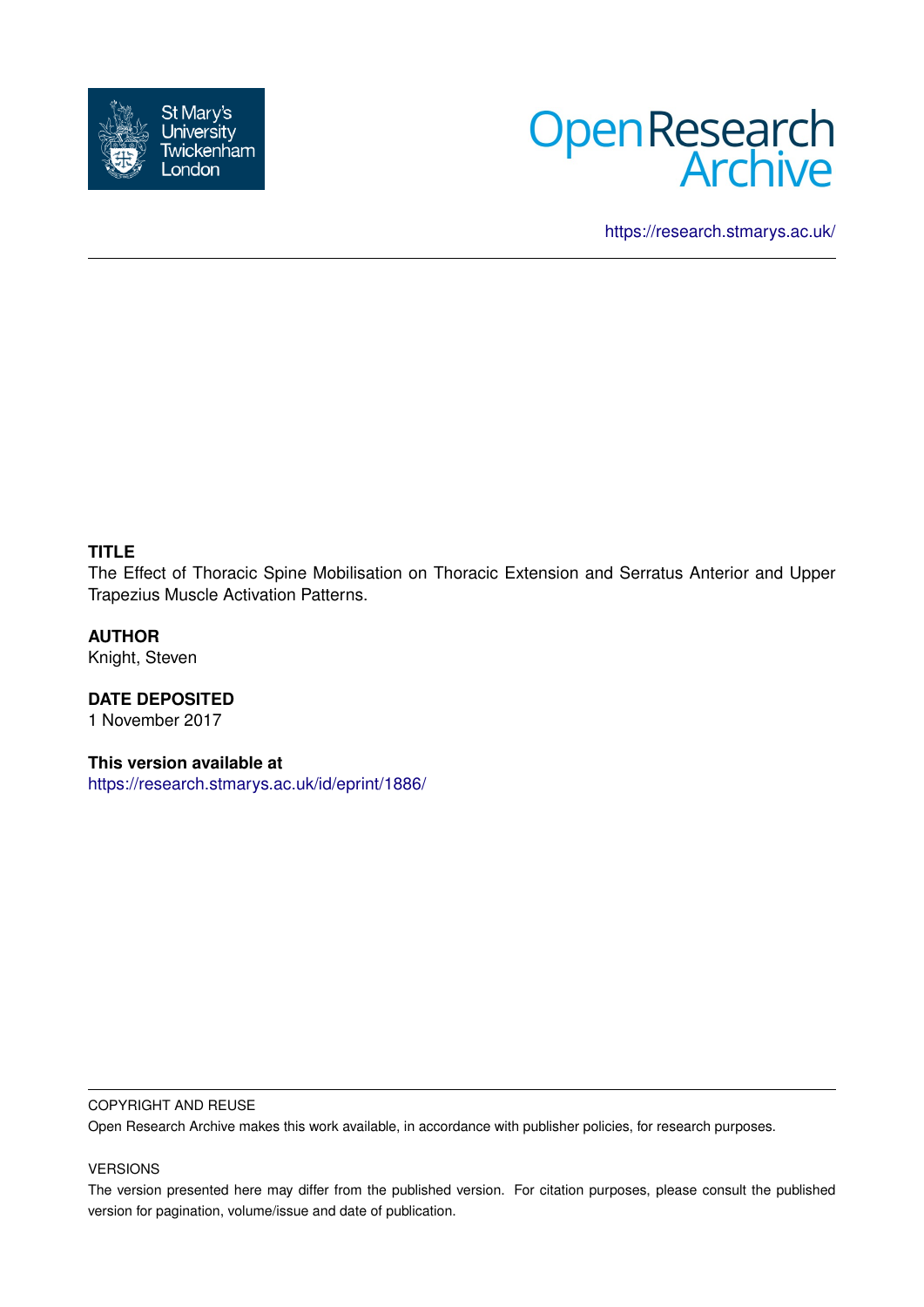# **The Effect of Thoracic Spine Mobilisation on Thoracic Extension and Serratus Anterior and Upper Trapezius Muscle Activation Patterns**

# **Authors**

Steven Knight. Msc student of strength and conditioning science at St Mary's University London. [steve@skpt.co.uk.](mailto:steve@skpt.co.uk) 50 Rackham road, Worthing, WEST SUSSEX, BN13 1LW.

# 07787326905

Emily Cushion, Msc. Lecturer in strength and conditioning science at St Mary's

University London. [Emily.cushion@stmarys.ac.uk](mailto:Emily.cushion@stmarys.ac.uk)

Louis Howe, Msc. Lecturer in sports rehabilitation at University of Cumbria.

[Louis.howe@cumbria.ac.uk](mailto:Louis.howe@cumbria.ac.uk)

Dr Dan Cleather, programme director for Msc strength and conditioning science at St Mary's university, London. [daniel.cleather@stmarys.ac.uk](mailto:daniel.cleather@stmarys.ac.uk)

# **Date of submission**

21<sup>st</sup> May 2017

This Research Project is submitted as partial fulfilment of the requirements for the degree of Master of Science, St Mary's University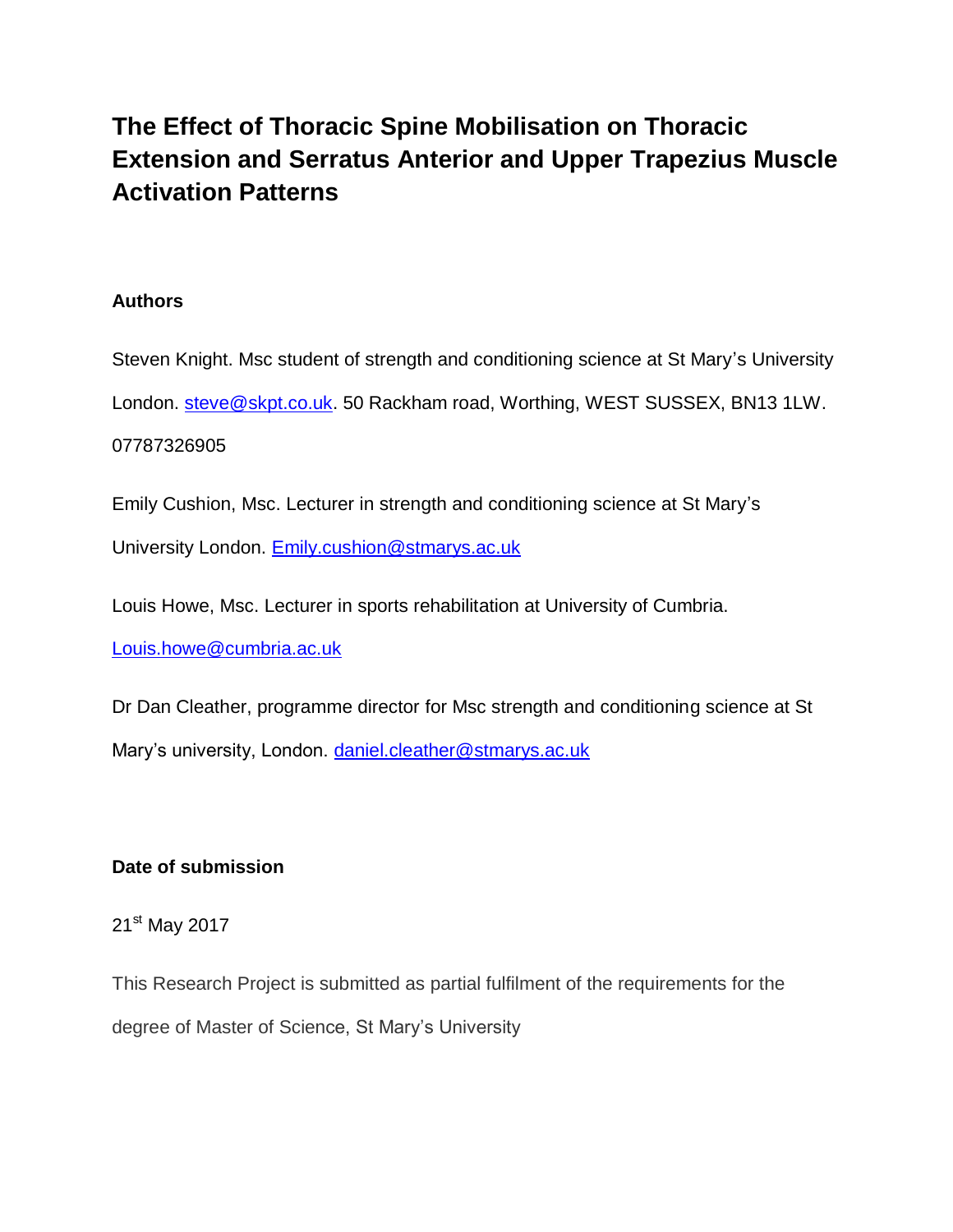# **CONTENTS**

**Page 2 - List of figures**

# **Page 3 - List of tables**

**Page 4 - Acknowledgements**

**Page 5-6 - Abstract**

**Page 7-10 - Introduction**

**Page 11-17 - Methods**

**Page 18 - Results**

**Page 19-28 - Discussion**

**Page 29 - Conclusion**

**Page 30-32 - References**

**Page 33-39 - Appendices**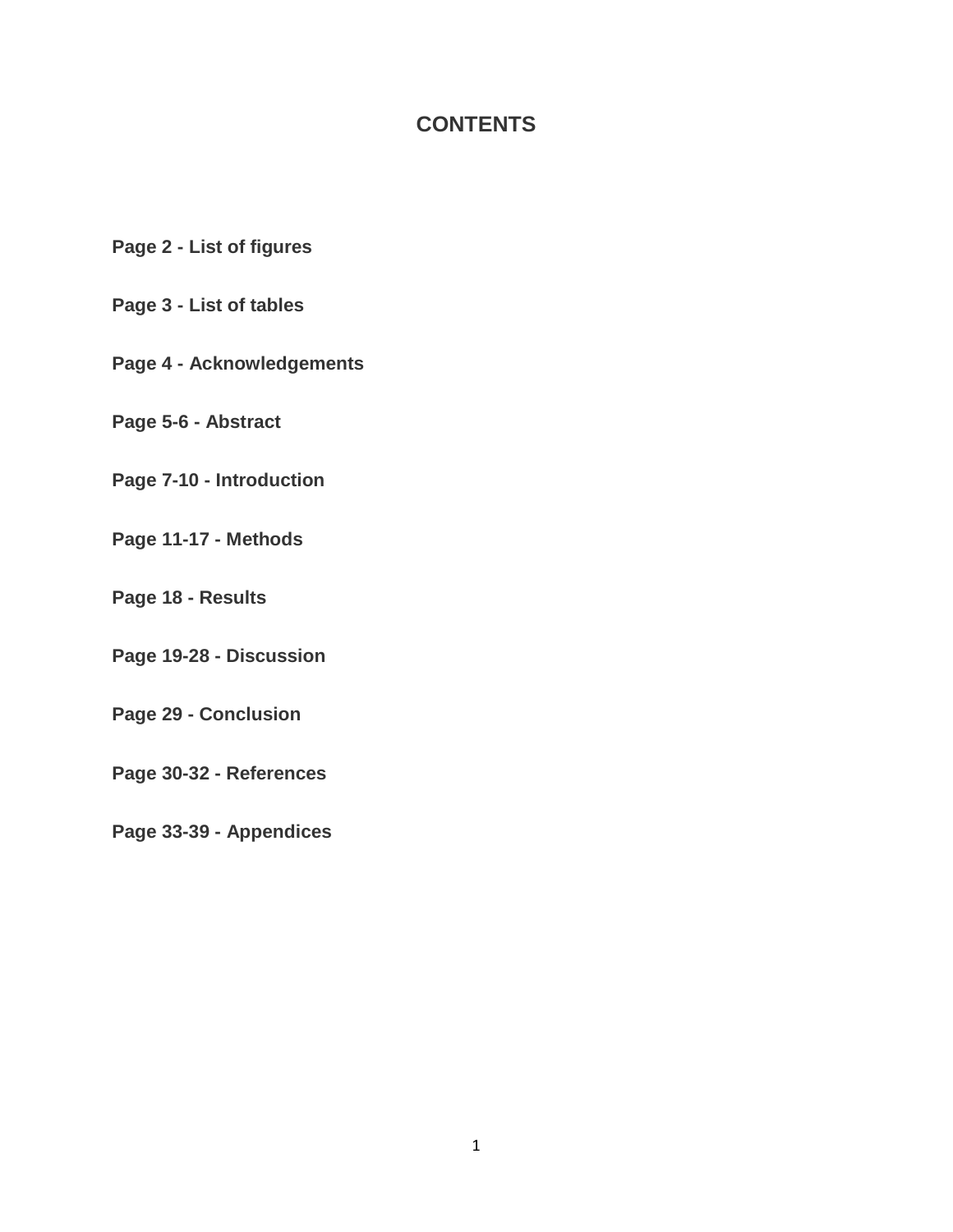# **LIST OF FIGURES**

Figure 1. Pictures of the intervention exercises used

Figure 2. An example of the intervention program used

Figure 3. Graph showing changes to subjects' static thoracic angle across the intervention period

Figure 4. Graph showing changes to subjects' thoracic extension range across the intervention period

Figure 5. Graph showing changes to the peak activation amplitudes of the subjects' serratus anterior and upper trapezius muscles across the intervention period

Figure 6. Graph showing changes in the time to peak activation amplitudes of the subjects' serratus anterior and upper trapezius muscles across the intervention period

Figure 7. Graph showing the changes in peak muscle activation amplitudes across the intervention with subjects grouped by degree of static thoracic angle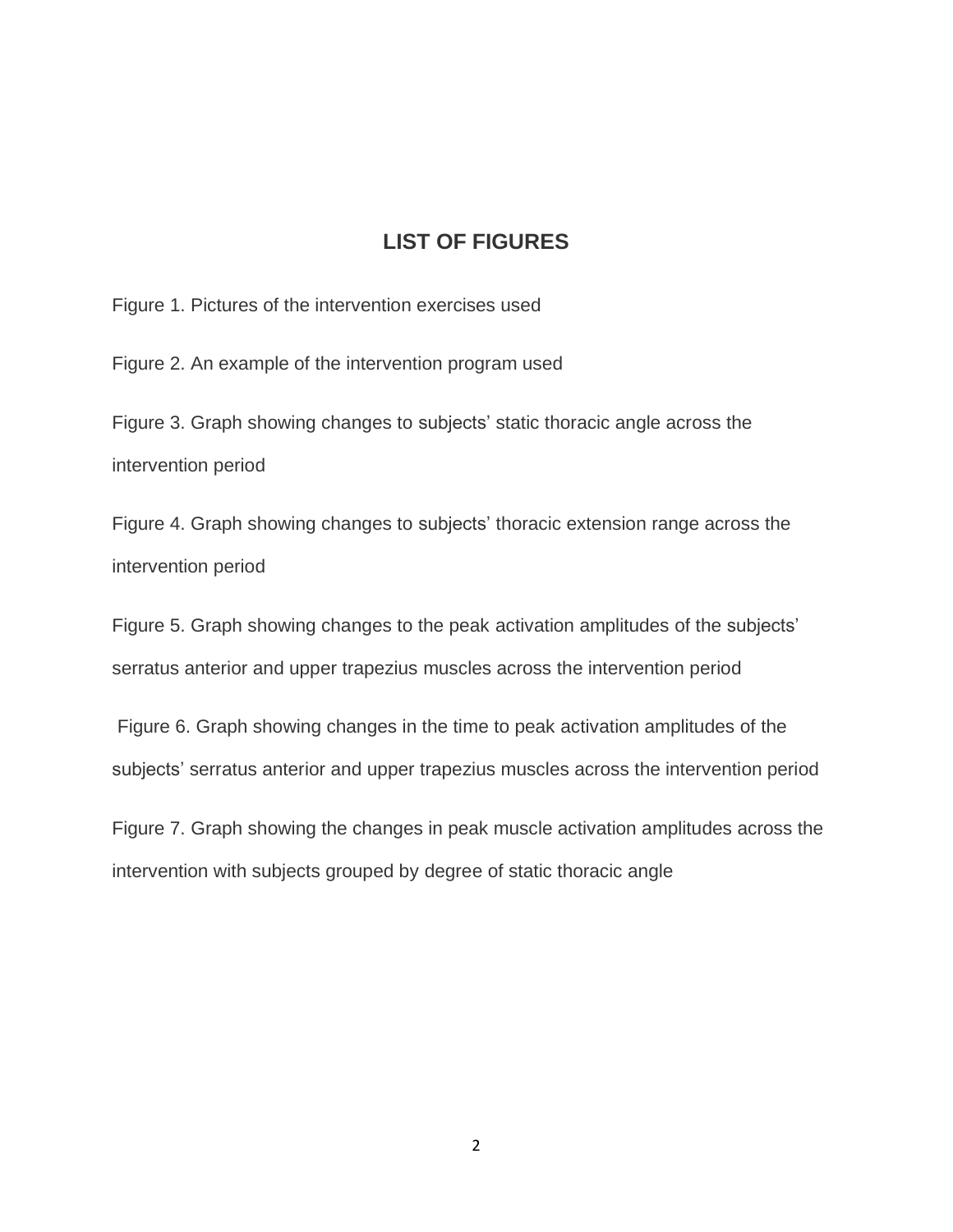# **LIST OF TABLES**

Table 1. Participant characteristics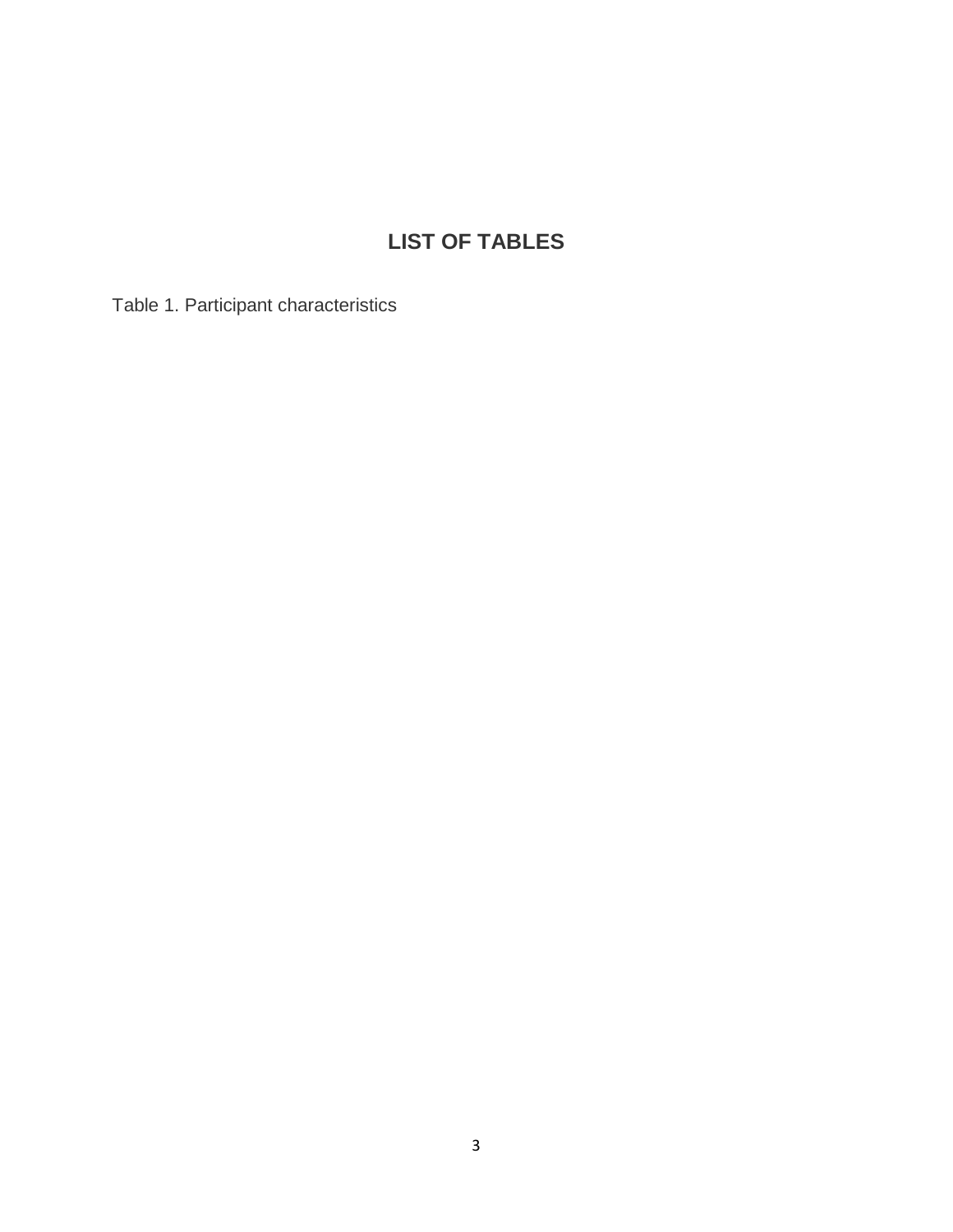# **Acknowledgements**

First and foremost I would like to thank my wife and 3 children for their invaluable support and sacrifice during the last 4 years, without them it would not have been possible for me to accomplish this Masters degree. I would like to thank all of the lecturers on the Msc in strength and conditioning science at St Mary's University over the last 4 years, you have taught me so much and I have enjoyed the journey immensely. I would like to thank my close friend and colleague Iain Jackson for his help on subject testing sessions and being the subject for example photographs of the intervention exercises. I would also like to take this opportunity to thank all of the participants in my study, you gave up a lot of your free time out of the kindness of your hearts and for that I will be forever grateful.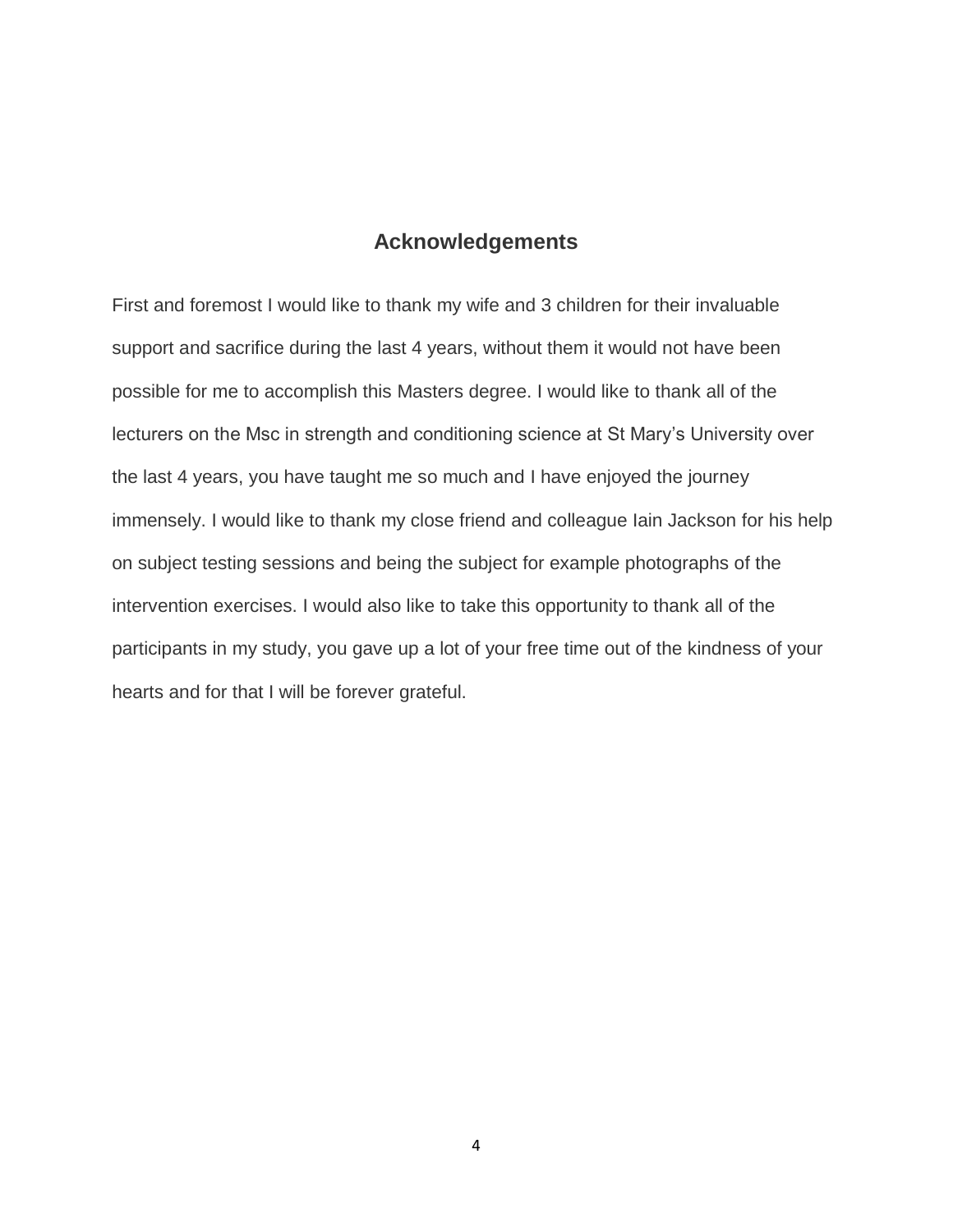# **The Effect of Thoracic Spine Mobilisation on Thoracic Extension and Serratus Anterior and Upper Trapezius Muscle Activation Patterns**

**Context:** A distinct lack of research exists in the relationship between kyphosis of the thoracic spine and sub acromial impingement syndrome (SAIS) even though kyphosis is regularly proposed as a mechanism of SAIS. Links have been made between; posture and poor scapula orientation, SAIS and poor posture muscular imbalances, SAIS and poor posture shoulder kinematics. Though no research exists to establish if correcting poor thoracic spine posture will have an effect on primary muscular activation patterns evident in SAIS.

**Objective:** To determine whether a daily exercise program designed to improve extension of the thoracic spine will improve posture and the muscle activation pattern of upper trapezius (UT) and serratus anterior (SA) during weighted scaption in healthy adults with kyphotic thoracic spines.

**Design:** Cohort study.

**Setting:** Home exercise program.

**Patients or other participants:** 20 healthy adults with thoracic spine angles of over 30cm (8 male, 12 female, average age =  $41.5 \pm 11.85$ yrs, average height = 170.89  $\pm$ 10.01cm, average weight =  $70.84 \pm 16.14$ kg).

**Intervention(s):** A thoracic extension program of 5 exercises to be performed daily for 30 days.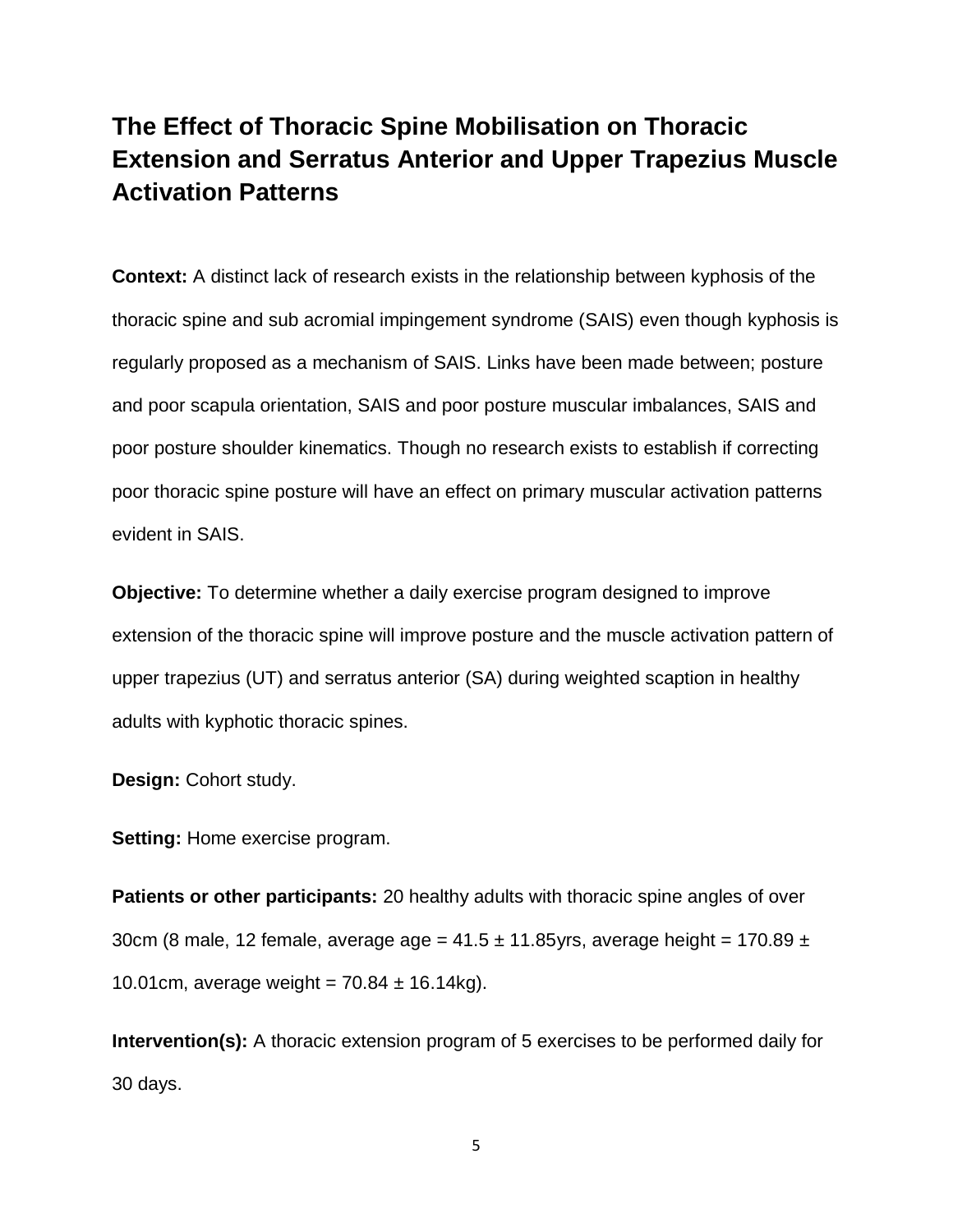**Main outcome measure(s):** Static thoracic angle was measured using a digital inclinometer and thoracic extension was measured using an anthropometric measuring tape to determine the decrease in length of thoracic spine in centimetres (cm) between relaxed and fully extended states. Surface electrode EMG was used to measure absolute peak amplitude in volts (v) and time to peak amplitude in seconds (sec) of UT and SA muscles.

**Results:** The outcome measures proved to have a non significant difference for the intervention group compared to control as did the relationship between the two muscles for peak activation amplitude and time to peak amplitude.

**Conclusions:** Although results of the intervention were not statistically significant positive change was found in the two posture variables and a significant relationship was found between thoracic angle and peak muscle activation. Due to the variability of results and the first study in this area more research of the relationship between thoracic kyphosis and scapula muscle activation patterns is recommended.

**Key words:** Thoracic kyphosis, shoulder, electromyography, scapula muscles.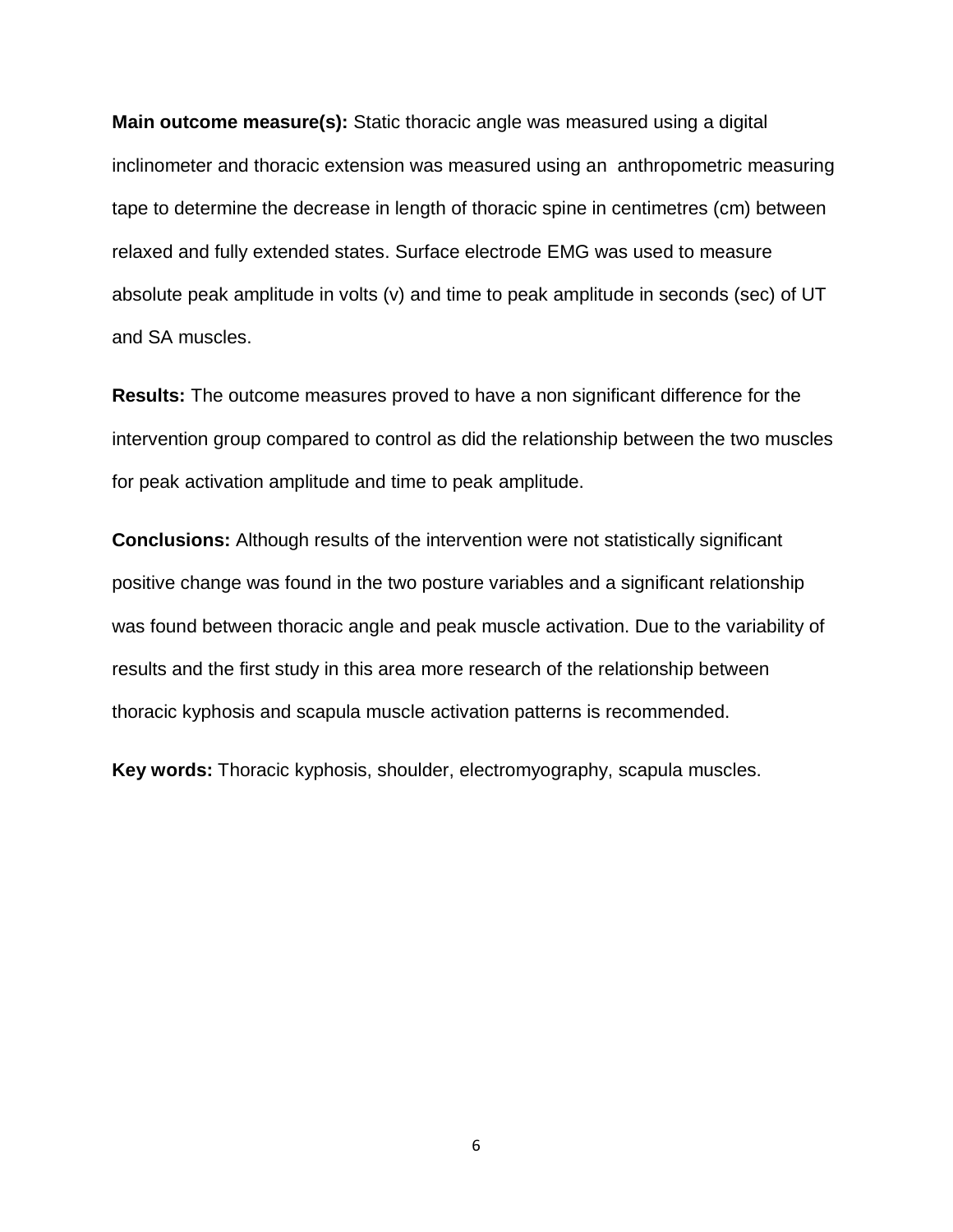The shoulder is a very complex part of the human body and highly susceptible to injury with shoulder dysfunctions and/or pain being widely reported disorders.<sup>1,2</sup> One of the most common and heavily researched disorders is subacromial (external) impingement syndrome (SAIS),<sup>3,4</sup> which is defined as compression, entrapment or mechanical irritation of the rotator cuff structures and/or subacromial bursa and/or long head of the biceps tendon beneath the coracoacromial arch.<sup>2,5</sup> SAIS has been proposed as a precursor to the development of rotator cuff disease, long head of biceps tendinopathy and bursitis.<sup>6,7</sup> Many mechanisms have been proposed to be a cause of SAIS including acromial shape, weakness or injury in rotator cuff musculature, joint kinematic dysfunctions, muscular imbalances and kyphotic thoracic spine. Three of these mechanisms have been heavily researched, the first of which being the rotator cuff musculature which plays a major role during elevation of the arm pulling the humeral head inferiorly to stabilise it against the glenoid fossa but it has been shown that dysfunctional or injured rotator cuff musculature allows the humeral head to translate superiorly which compresses the sub acromial space.<sup>8,9</sup> Rotator cuff dysfunction, or injury has also been shown to affect other glenohumeral (GH) and scapulothoracic (ST) joint kinematics relating to SAIS.<sup>5,10</sup>

Changes in shoulder joint kinematics is the second heavily researched mechanism in relation to SAIS with dysfunctional kinematics of the ST, GH and acromioclavicular (AC) joints being highly linked with SAIS.<sup>4,7</sup> The main changes found to the kinematics of the ST joint in subjects with SAIS are a reduced ability of the scapula to upwardly rotate, posteriorly tilt and externally rotate during humeral elevation in all planes.<sup>11,12</sup> Movement of the clavicle needs to occur for the scapula to move freely and a reduction in posterior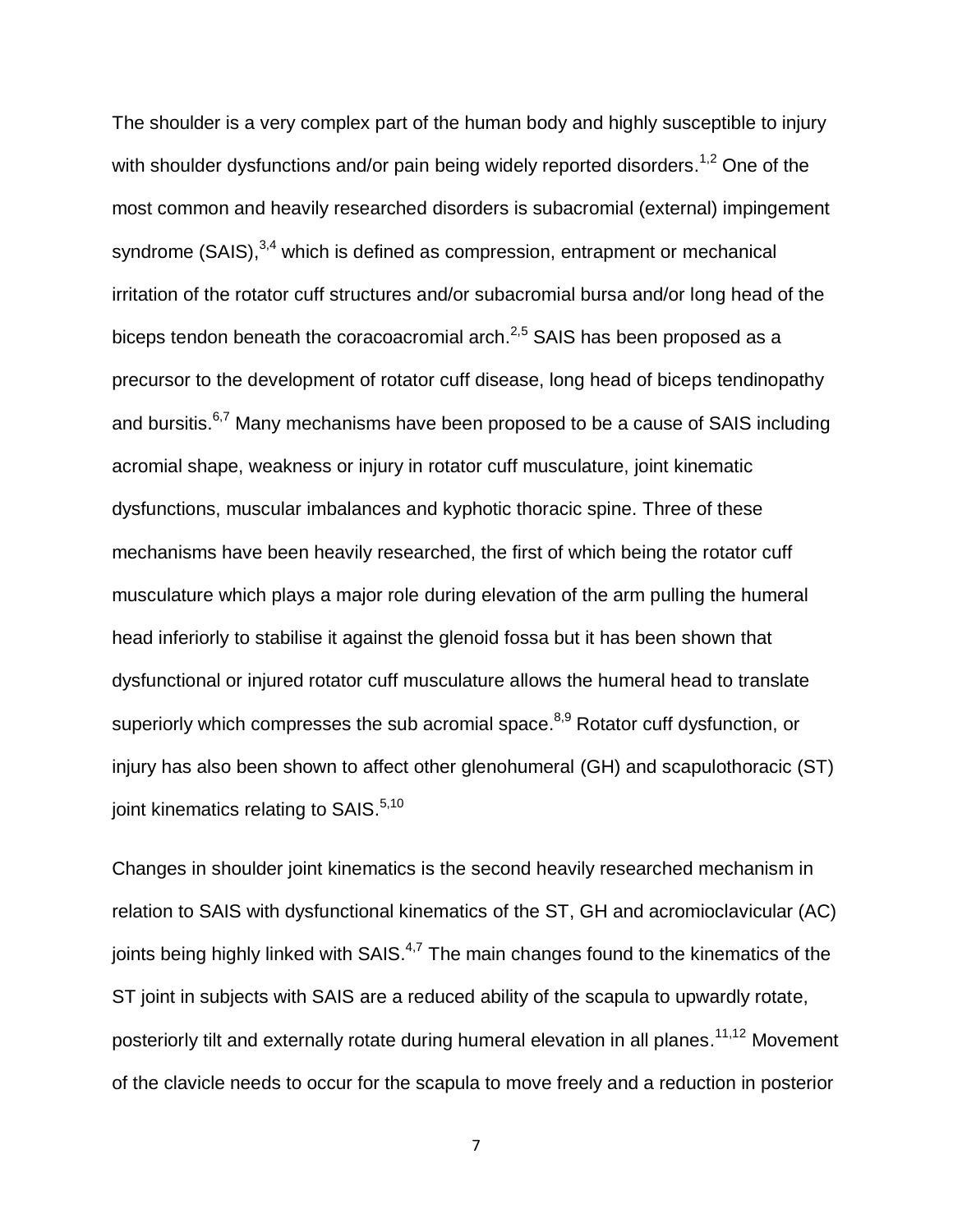rotation, retraction and elevation of the clavicle are the most prominent changes to AC joint kinematics in subjects with SAIS.<sup>13,14</sup> Changes to GH joint kinematics found in subjects suffering from SAIS are increased superior translation and general joint laxity along with a decreased range of elevation.<sup>7,15</sup> Normal shoulder joint kinematics elevate the acromion clearing adequate space between the acromion and humeral head for the tissue within to freely move and contract hence the pain experienced from SAIS is generally found during the mid range of humeral elevation, as this part of the range corresponds to the highest sub acromial pressures and least sub acromial space.<sup>7,15</sup> The third highly researched mechanism of SAIS is scapula muscle activation with research of muscle activation patterns found in subjects with SAIS clearly showing changes to normal scapula muscle function. Early and/or overactive activation of the upper trapezius (UT) and pectoralis minor (PM) muscles coupled with delayed and/or decreased activation of the lower trapezius (LT) and serratus anterior (SA) muscles are common findings in patients diagnosed with SAIS.<sup>12,16,17</sup> An optimally functioning SA produces the majority of scapula upward rotation torque, contributes substantially to posterior scapula tilting and scapula stabilisation onto the thorax,<sup>7,18</sup> making it a primary concern in SAIS rehabilitation research.

A large amount of intervention research exists in the search of optimal rehabilitation and preventative protocols for the previously discussed mechanisms of SAIS. These include protocols such as surgery, manual therapies, stretches, exercises and mixtures of two or more of them. Numerous studies report success in improvements of SAIS symptoms with respect to their intervention but the largest and most frequently found improvements in symptoms come through interventions that focus on increasing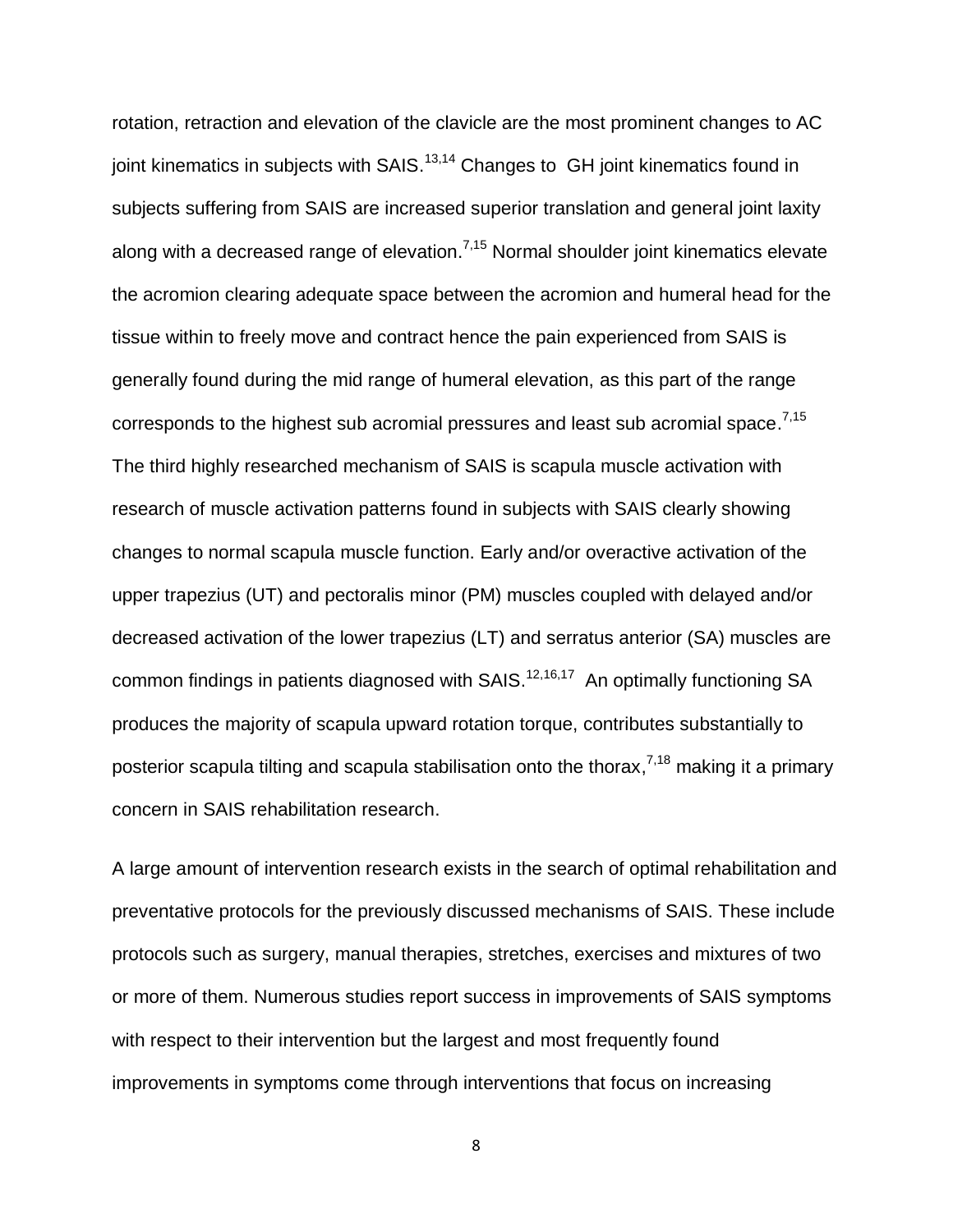flexibility of the PM and activation of the SA and LT whilst limiting the over activation of the UT. $^{3,7,8}$ 

Although thoracic spine angle (the degree of the curve in the upper back, between the neck and the lower back) is widely proposed as having an influence on SAIS, an understanding of what relationships exist between them is lacking due to the low amount of research undertaken in this mechanism. However an increased thoracic spine angle along with other poor static postural conditions such as forward head, winging scapula, rounded shoulders and kyphotic thoracic spine have been observed in subjects with SAIS<sup>19</sup> and the muscular imbalances found to cause these poor postural conditions are very similar to those found in subjects with SAIS.<sup>19</sup> When considering the most frequently found improvements of SAIS come through correcting muscular imbalances and the few studies researching the relationship of the thoracic spine angle with SAIS investigate joint kinematics, it is then imperative that research in this mechanism moves into its relationships with muscle activation to allow clinicians to prescribe the best possible rehabilitation and preventative protocols for their patients.

Therefore the first aim of this study is to clarify if an exercise program targeted at correcting kyphosis of the thoracic spine will change the muscle activation ratio between the UT and SA muscles during elevation of the arm in the scapula plane (scaption) with static thoracic angle and active isolated thoracic extension also being to monitored to determine if the intervention improved kyphosis. It is hypothesised that this study will result in a lower static thoracic spine angle, an increased range of extension through the thoracic spine and more balanced muscle activation ratio between the UT and SA in subjects from participating in the intervention protocol. Static posture and thoracic angle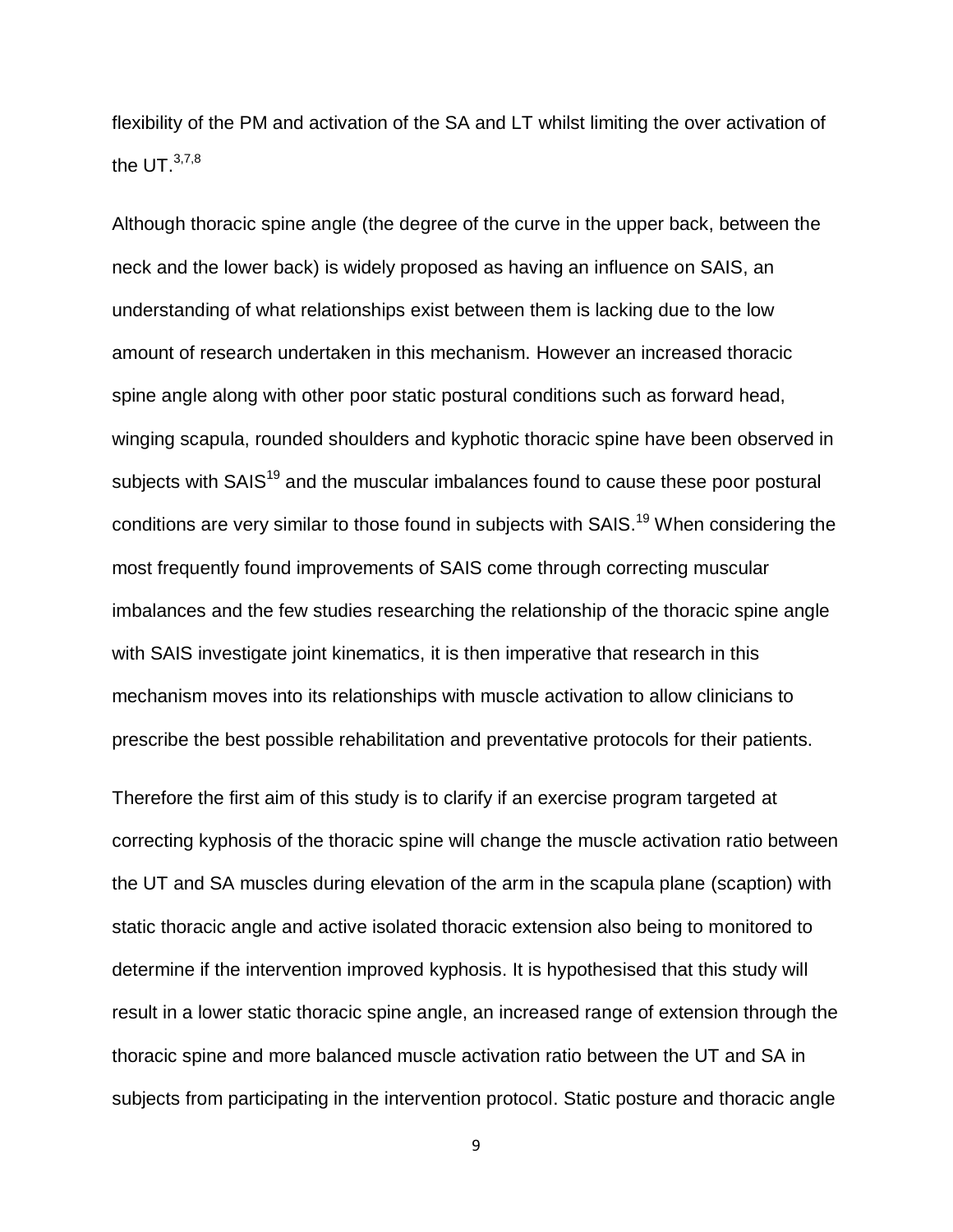will improve due to an increased mobility of the vertebrae of the thoracic spine, lengthening of the muscles that move the spine into flexion, strengthening of the thoracic extensor muscles and consistently being under stress in positions of thoracic extension. Muscle activation ratio of UT and SA will change from a more dominant UT relationship seen in initial testing due to a flatter angle at the thoracic spine allowing the scapula to generate more posterior tilt and upward rotation.

Our previous experience with posture correction has led us to believe that after postural correction exercises have ceased a detraining effect often occurs therefore this study has been structured in a crossover design meaning at the midway point of the study the intervention and control groups are switched. Hence the second aim of this study is to investigate if a detraining effect will occur from any adaptations made once the intervention stimulus is removed. It is hypothesised here that regression will occur firstly due to the fact the subjects will only perform the intervention for a 30 day period which will not elicit large enough improvements to be long lasting. Secondly it can be assumed their lifestyle and/or genetic predisposition encourages thoracic kyphosis due to the fact they qualified for the study and with the intervention taken away will likely go back to these habits.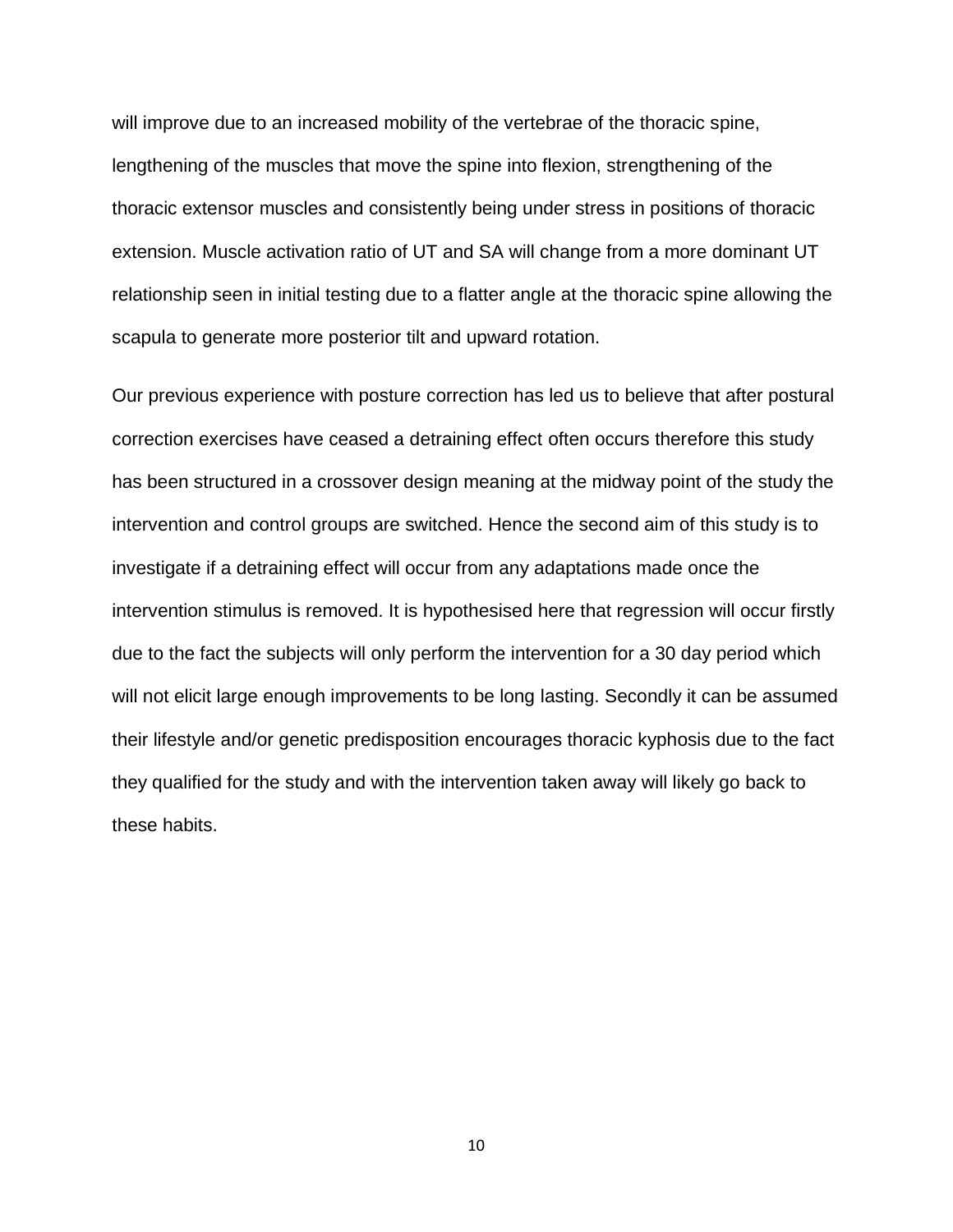## **METHODS**

### **Participants and study design**

We recruited 43 subjects via face to face interaction from the demographic of current gym members at sports direct fitness in Hove, SUSSEX. Inclusion criteria required that all participants be between the age of 18 and 65 years old, be free from medical/professional care or surgery on their neck/shoulder/back for 12 months, not suffer with any recurring neck/shoulder/back complaints, not participated in any thoracic spine mobilisation program for the past 12 months, not suffer from any mental health illness or cognitive impairment and not be pregnant. Additionally a criterion for minimum static thoracic angle was set at 30 degrees which was deciphered at initial testing through the static thoracic angle test, to which 11 of the 43 subjects failed to meet on initial testing. The remaining 32 subjects were split into 2 groups (1 and 2) that were pair matched by sex, age, static thoracic angle, thoracic extension and current training modalities. Eight subjects did not complete the study due to injury or illness that was not related to their participation in the study or a change in personal circumstances not allowing them the time to participate in the intervention and 4 of the remaining 24 did not meet the criteria of 23 days completion of the intervention. This left group 1 with 12 subjects and group 2 with 8 subjects for final data analysis, descriptive statistics are presented in Table 1. Written informed consent was obtained by all participants and the study was granted ethical approval by the school of Sport, Health and Applied Sciences ethical review board at St Marys University, Twickenham, London. The study ran for 10 weeks with pre study testing performed on the first two days, mid study testing performed at the end of week 5 and post study testing performed on the final two days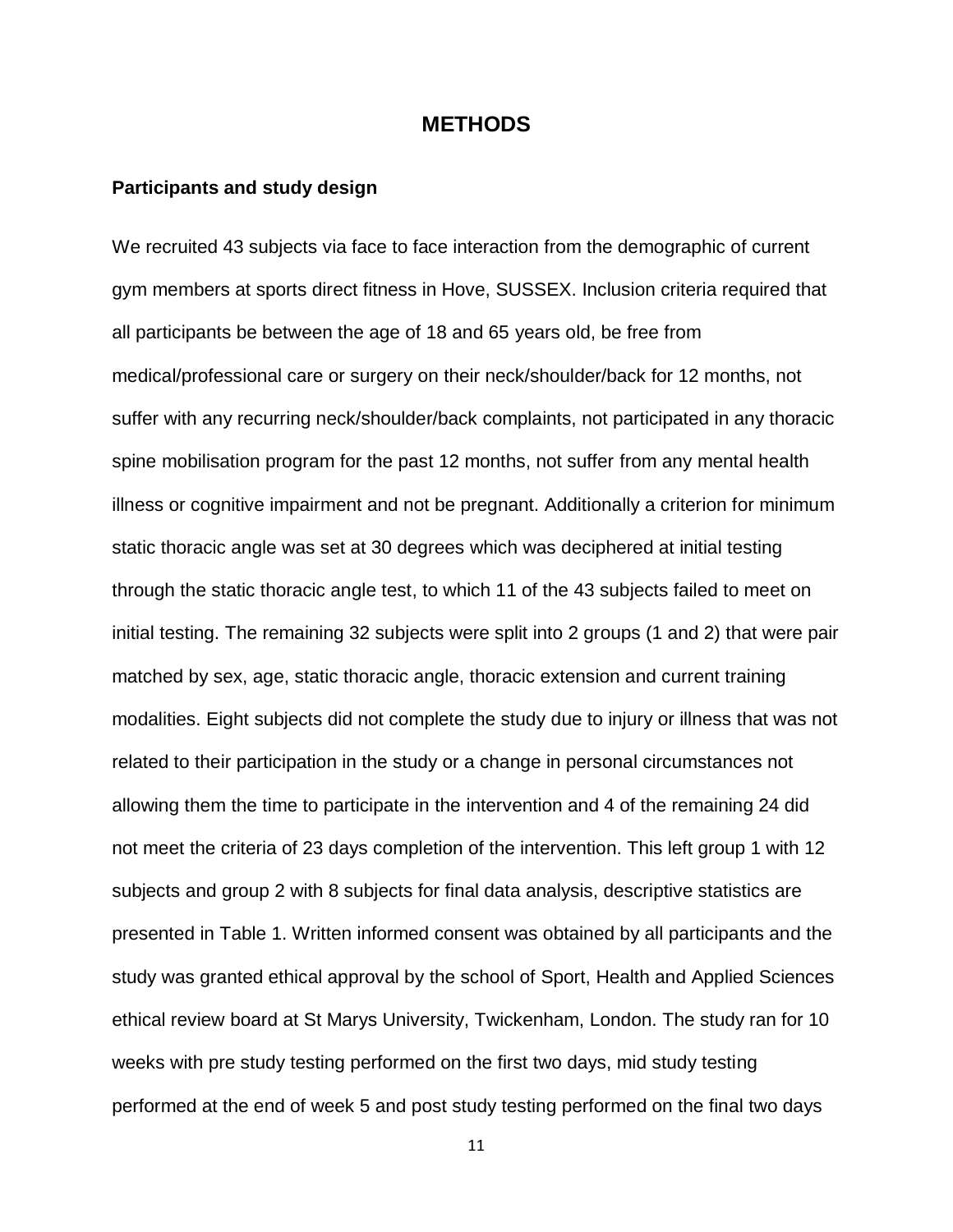for all subjects. For the period between the pre and mid tests group 1 acted as the intervention group and group 2 the control group then between the mid and post tests the groups were swapped with group 2 acting as intervention group and group 1 the control group. When acting as the intervention group subjects were asked to perform 5 exercises daily at home or gym whilst continuing with their normal routines when acting as controls subjects were asked to perform their normal routines and not to start any new exercise modality or shoulder and upper back remedial/rehab exercises.

| Characteristic                      | Group 1 ( $n=12$ ; 4 male, 8 | Group 2 ( $n=8$ ; 4 male, 4 female) |
|-------------------------------------|------------------------------|-------------------------------------|
|                                     | female)                      |                                     |
| Age (years)                         | $40.42 \pm 12.87$            | $43.13 \pm 10.76$                   |
| Height $(cm)$                       | $170.54 \pm 10.32$           | $171.41 \pm 10.21$                  |
| Weight (kg)                         | $70.23 \pm 16.90$            | $71.75 \pm 16.02$                   |
| Initial static thoracic angle $(°)$ | $43.32 \pm 7.96$             | $43.39 \pm 5.21$                    |
| Initial thoracic extension (cm)     | $1.02 \pm 0.28$              | $0.97 \pm 0.38$                     |
| Intervention days completed         | $25.0 \pm 2.8$               | $26.4 \pm 1.4$                      |
|                                     |                              |                                     |

**Table 1. Participant Characteristics (Mean ± SD)**

### **Procedures**

There were 3 tests performed for pre, mid and post experiment testing. Static thoracic angle was measured first by instructing subjects to stand in a relaxed manner after walking on the spot then measuring their static thoracic angle using a digital inclinometer (Neoteck digital angle finder, accuracy of ±0.2 degrees). Two measurements were taken with the inclinometer one at C7/T1 and the other at T12/L1, the two measurements were then added together to give the static thoracic angle in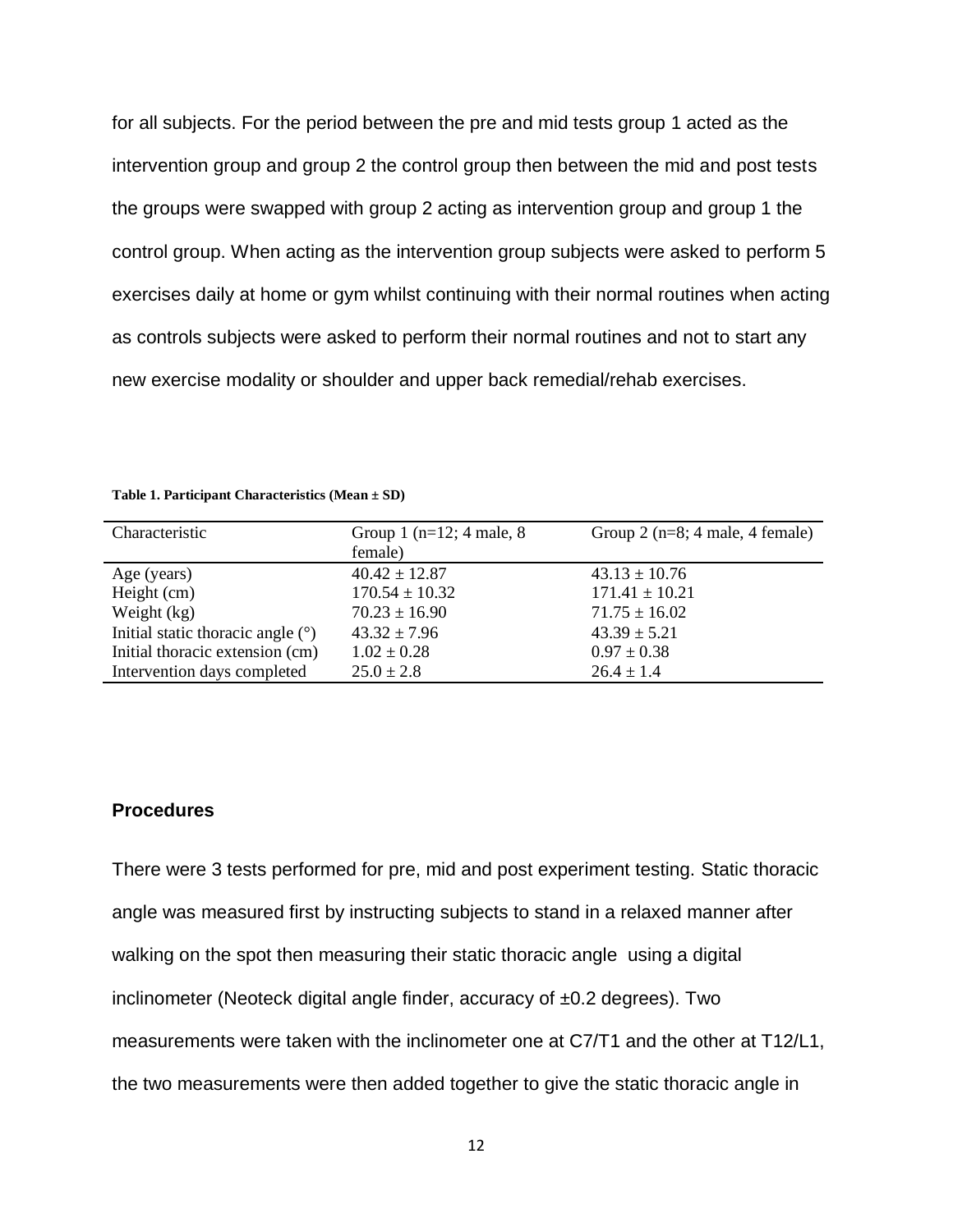degrees (°). The test was performed 3 times to account for measuring error and the mean  $\pm$  SD value was used as the comparative data. Secondly thoracic extension was measured by using a method known as Ott's sign. A felt tip pen was used to mark the subjects C7 vertebrae whilst the subject was seated in a relaxed position, 30 cm was then measured down their spine from that mark with a flexible tape measure where another mark was made with the felt tip pen. The subject was then instructed to extend their spine up and arch backwards as much as possible and the length between the two marks was measured again, the difference between to the two measurements was then used as their thoracic extension range in centimetres (cm). The test was performed 3 times to account for measurement error and the mean  $\pm$  SD value was used as the comparative data. The two thoracic measurement tests have been decided upon from data in previous research of thoracic kyphosis showing their inter test and intra test reliability and validity was high in comparison to highly regarded ultrasound and x ray tests.<sup>20,21</sup> They are also inexpensive, easy to perform and easy to replicate in future research.

The third test was measurement of the muscle activity from the UT and SA on the dominant arm using electromyography (EMG) during a straight arm raise in the scapular plane (scaption), the hand was in a neutral grip (palm facing body with arm by side) holding a 2kg dumbbell and a 3 second tempo was used from bottom to top of lift. Scaption angle was determined on a horizontal axis as the halfway point between frontal and sagittal planes (45° from each plane with arm at 90° of flexion). Subjects were given one untested practice repetition to make sure they could execute the lift properly then were tested for 3 repetitions. Scaption has been chosen as the exercise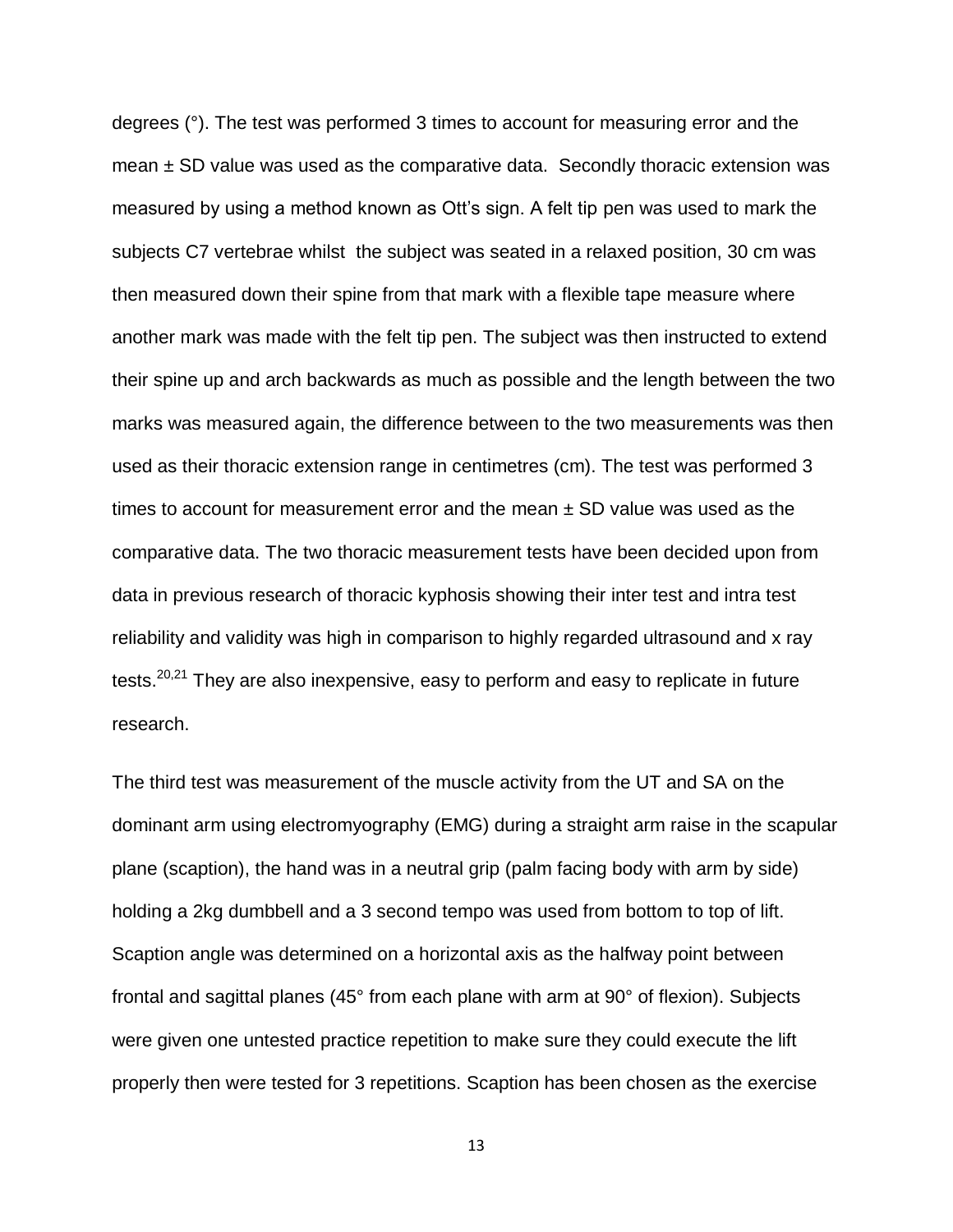due to the majority of literature investigating the musculoskeletal changes in SAIS which has formed the background to this study using this exercise as their testing variable.

The raw EMG data was collected at a sampling rate of 1000Hz then Microsoft® Excel was used to remove DC bias, rectify and smooth it. Peak values, first time frame that the peak value occurred and time frame that exercise began were then extracted from the smoothed EMG data. Time frame that exercise began was established as the first time frame that the value 0.0001volts or above was reached by either muscle, this value was ascertained by matching the general trace pattern seen during testing as the exercise began to the average value of 10 data trace patterns at the same observed point. Time to peak value could then be calculated by subtracting the time frame that exercise began from the time frame that the first peak value occurred. As 3 repetitions of the test were performed the mean  $\pm$  SD of the peak amplitude in voltage (v) was used as the comparative data for peak value for each muscle and the mean  $\pm$  SD of time to peak amplitude in seconds (sec) was used as the comparative data for time to peak value for each muscle. EMG data of muscle activation from UT and SA was gathered using a Delsys Myomonitor® IV portable wireless device with EMGworks® 3.5 software and dual bipolar surface electrodes placed on each muscle with a 20mm inter electrode distance and a reference electrode placed over the spinous process of the C7 vertebrae. Electrode placement for the UT muscle was two thirds of the distance from the spinous process of the seventh cervical vertebra to the acromial process and for the SA muscle over the muscle fibres anterior to the latissimus dorsi muscle and posterior of the pectoralis major muscle (with the arm flexed 90° in the sagittal plane). Before placement of electrodes skin surface was shaved and scrubbed with alcohol wipes to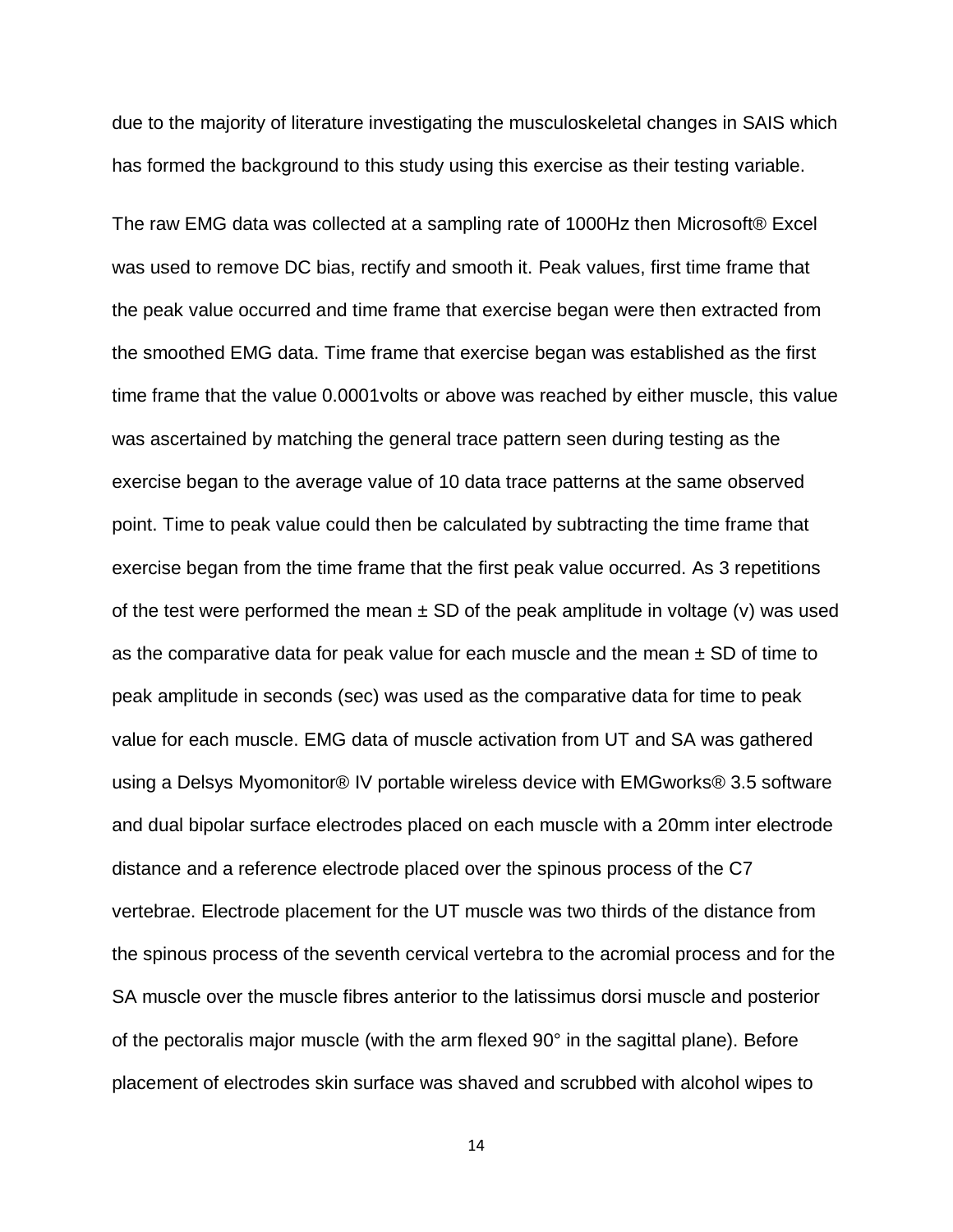reduce skin impedance. The rationale for these methods was decided upon in accordance with SENIAM (Surface electromyography for the non-invasive assessment of muscles),<sup>22</sup> previous studies of these muscles in relation to SAIS and equipment manufacturer guidelines.

The intervention was 5 exercises set daily for a period of 30 days, each subject was given a program with detailed descriptions and pictures of each exercise. Each week during the intervention period 3 coached sessions were made available but not mandatory for the subjects to attend. A minimum of 23 days completion of the intervention was set for the subject's data to be used in final analysis without the subject being informed prior to this. The intervention exercises, as shown in Figure 1, were; corner wall stretch, foam roller thoracic mobilisation, kneeling superman, prone superman, and prone YTW's. These exercises were decided upon from previous research showing thoracic kyphosis improvements are greater using an exercise protocol that includes comprehensive exercises simultaneously treating the thoracic region with the wider cervical and scapula regions along with local exercises isolated to thoracic extension.<sup>22, 23</sup> The program for the intervention including sets, repetitions and progression is shown in Figure 2 with compliance to the intervention self monitored by the subjects by way of marking a compliance sheet for each day they completed the intervention.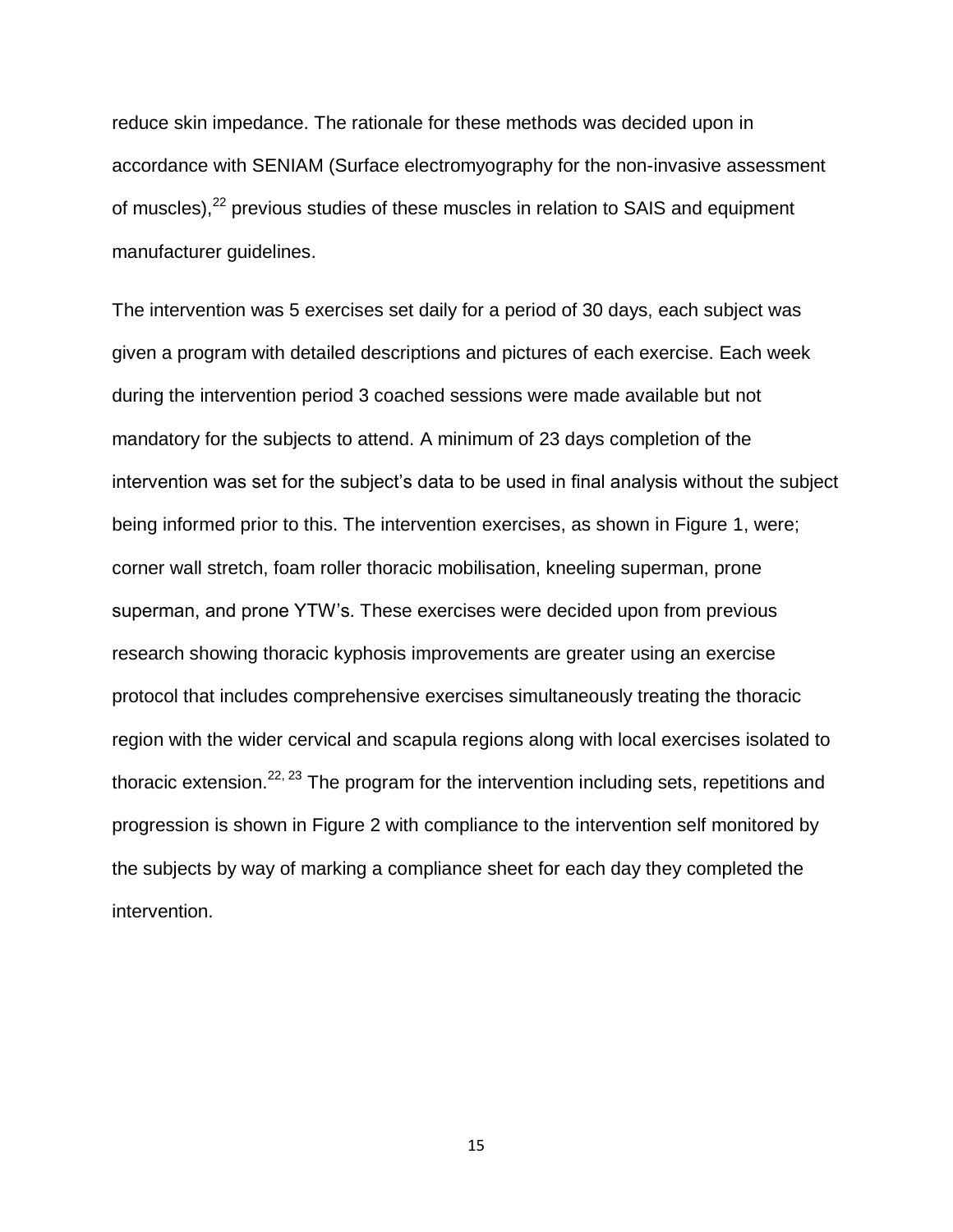#### **Figure 1. Intervention Exercises**



Far left – corner wall stretch; top left – foam roller thoracic mobilisation; bottom left – kneeling superman; top right – prone superman; bottom right, bottom middle and far right – YTW's.

#### **Figure 2. Intervention program**

| <b>EXERCISE</b>          | <b>SETS</b> | <b>REPETITIONS</b>           | <b>TIME</b><br>WK1               | <b>TIME</b><br>WK <sub>2</sub>   | <b>TIME</b><br>WK3               | <b>TIME</b><br>WK4               |
|--------------------------|-------------|------------------------------|----------------------------------|----------------------------------|----------------------------------|----------------------------------|
| Corner wall<br>stretch   | 1           | 3                            | 45 seconds hold                  |                                  |                                  |                                  |
| Thoracic<br>mobilisation | 1           | $6-9$                        | 15 seconds hold                  |                                  |                                  |                                  |
| Kneeling<br>supermans    | 1           | 5                            | 10 seconds<br>hold               | 15 seconds<br>hold               | 20 seconds<br>hold               | 25 seconds<br>hold               |
| Prone<br>supermans       | 1           | 5                            | 10 seconds<br>hold               | 15 seconds<br>hold               | 20 seconds<br>hold               | 25 seconds<br>hold               |
| Prone YTW's              | 3           | 4 times round<br>each letter | 2 seconds<br>hold each<br>letter | 4 seconds<br>hold each<br>letter | 6 seconds<br>hold each<br>letter | 8 seconds<br>hold each<br>letter |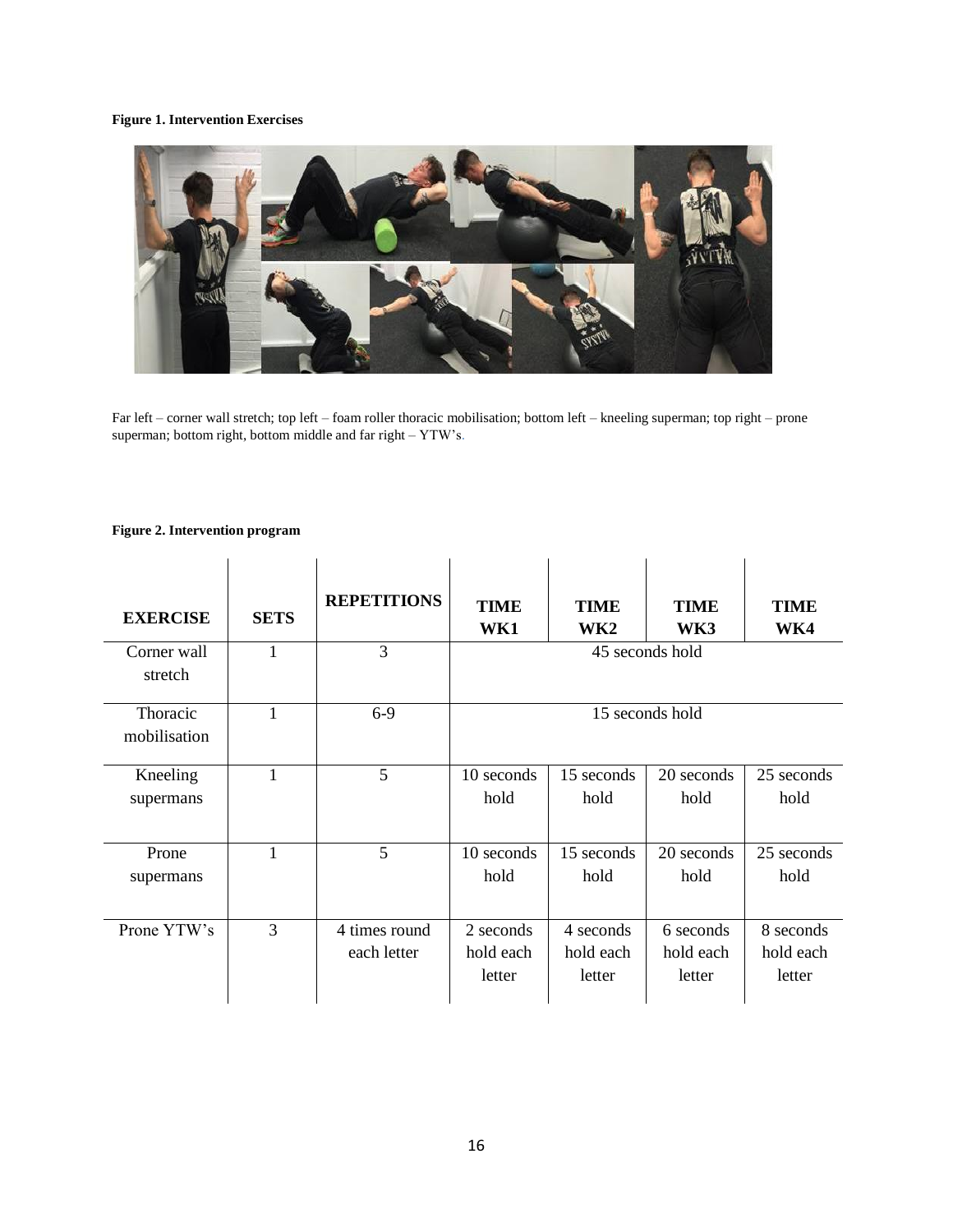### **Statistical analysis**

Data for all subjects for the 6 variables (static thoracic angle, thoracic extension, peak EMG value for UT and SA, time to maximum value for UT and SA) was collated in Microsoft® Excel where formulas were used to extract the comparative data. An individual repeated measures ANOVA was then used to analyse the comparative data for each variable to determine if one group was significantly different from the other at pre, mid and post study tests using IBM® SPSS® 21 with an alpha level set at .05. A two factor repeated measures ANOVA was then performed by group on UT and SA peak values over the three tests and another on UT and SA time to peak values to determine if there was any change in the pattern of their relationship using IBM® SPSS® 21 with an alpha level set at .05.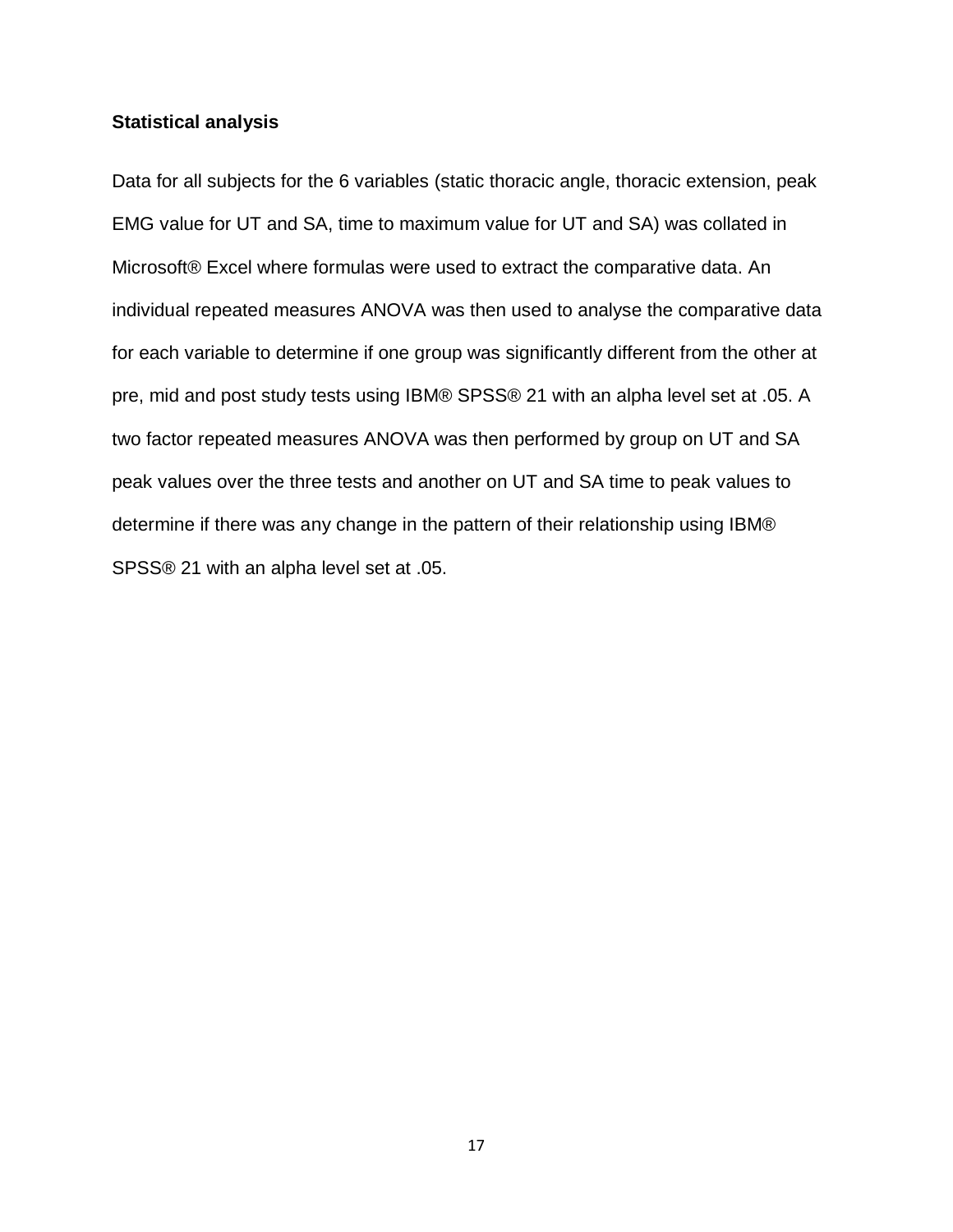### **RESULTS**

There were no statistically significant changes to the main effects in any of the 6 variables for intervention group 1 against control, intervention group 2 against control or reversal of effects for group 1 after the intervention was ceased. The main effects for group over the pre, mid and post test were: static thoracic posture,  $F(2, 36) = 2.824$ ,  $p =$ .073; Thoracic extension,  $F(2, 36) = 2.370$ ,  $p = .108$ ; UT peak amplitude,  $F(2, 36) =$ .155, p = .857; SA peak amplitude,  $F(2, 36) = 2.316$ , p = .113; UT time to peak amplitude,  $F(2, 36) = .197$ ,  $p = .822$ ; SA time to peak amplitude,  $F(2, 36) = .005$ ,  $p =$ .995. There was no statistically significant change in the relationship between UT and SA peak values due to the intervention for either group or for group 1 after the intervention was ceased,  $F(2, 36) = .972$ ,  $p = .388$ . There was also no statistically significant change in the relationship between UT and SA time to peak values due to the intervention for either group or for group 1 after the intervention was ceased,  $F(2, 36) =$  $.135, p = .874.$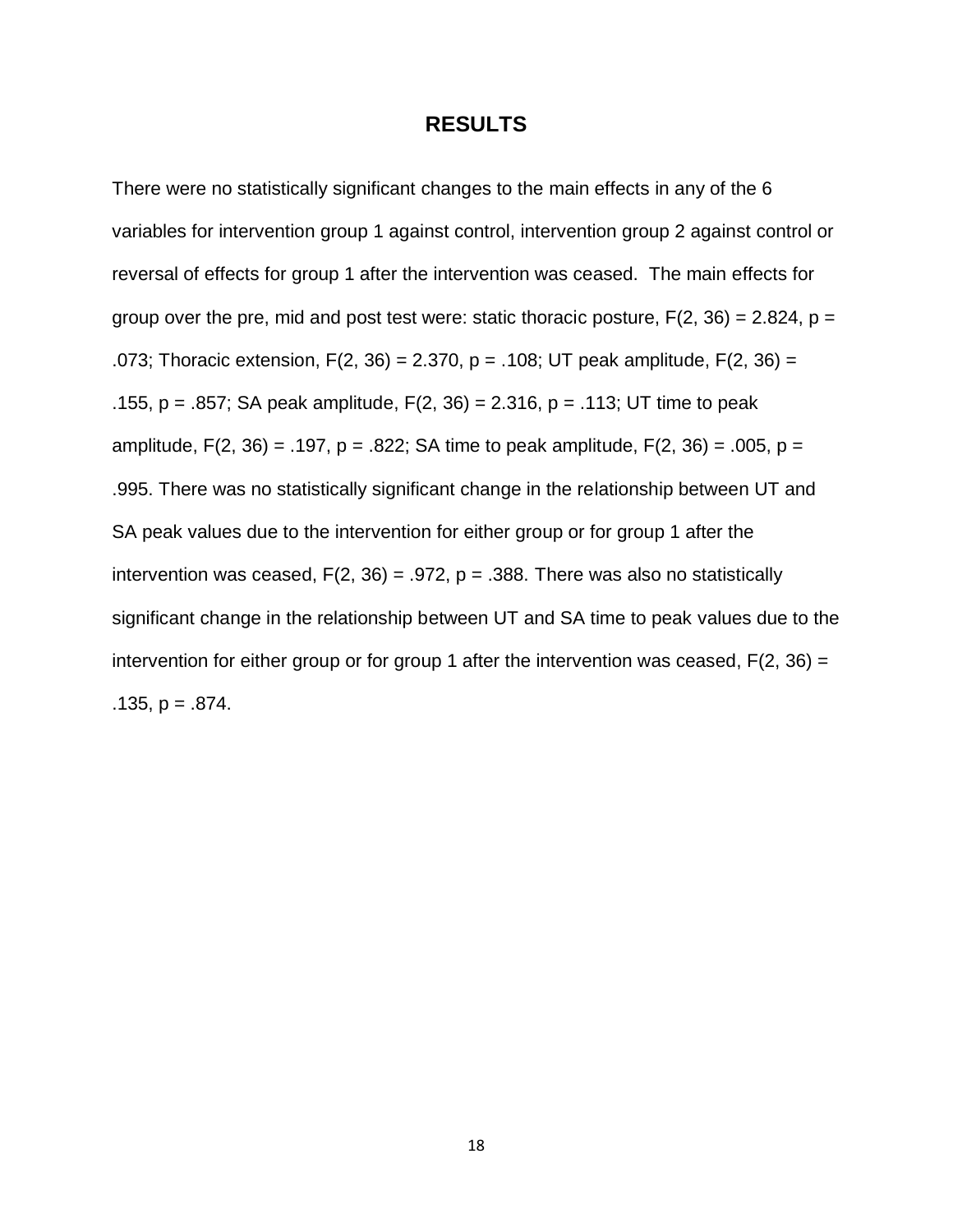# **DISCUSSION**

The results of our statistical analysis show no significant difference was made to thoracic spine angle, thoracic extension range or muscle activation of the SA and UT due to our thoracic mobilisation intervention. This rejects our hypotheses that the intervention program would improve the two posture variables, alter the two muscle activation variables and group 1 would show a detraining effect after cessation of the intervention. Figures 3-6 show a graphic representation of the results and although no significance change was found, deviation can be seen in the variables across the three tests.



**Figure 3. Static Thoracic Angle (°)**

No statistical difference was found between groups for pre test to mid test and mid test to post test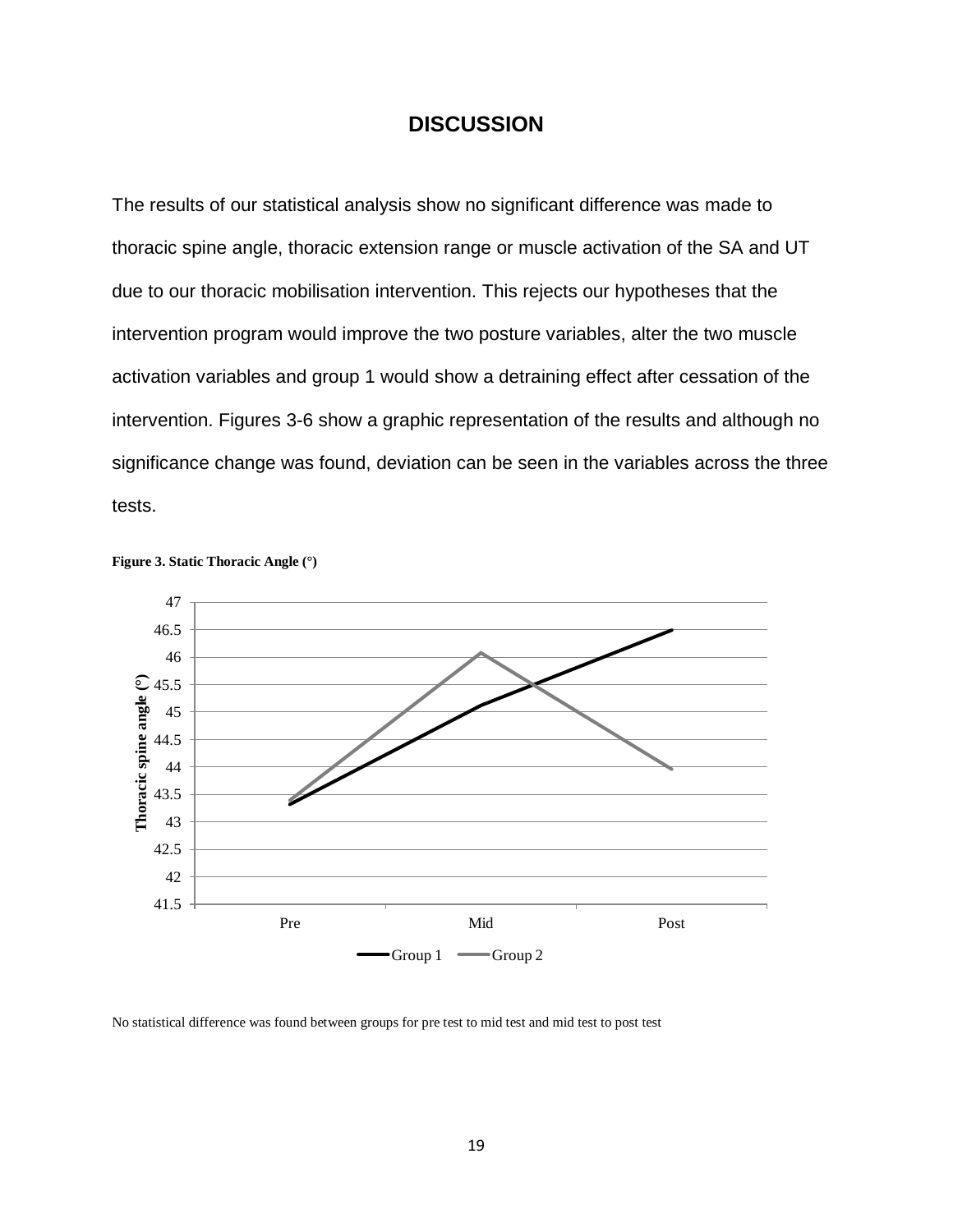**Figure 4. Thoracic Extension range (cm)**



No statistical difference was found between groups for pre test to mid test and mid test to post test



**Figure 5. EMG Peak Amplitudes (v)**

No statistical difference was found between groups for pre test to mid test and mid test to post test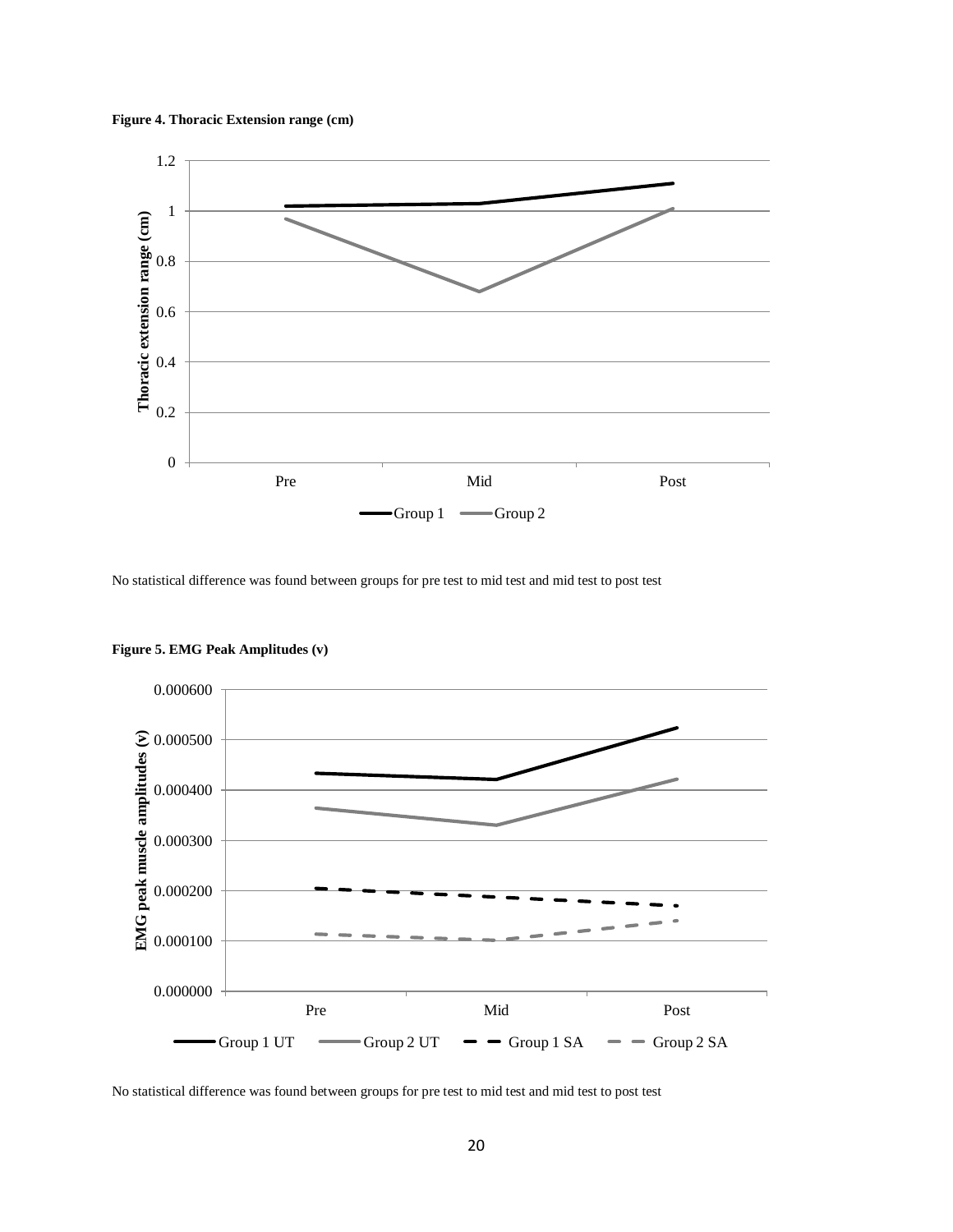



No statistical difference was found between groups for pre test to mid test and mid test to post test

The rationale to our hypothesis that the intervention protocol would improve thoracic spine angle and thoracic extension range was through research of previous investigations in thoracic spine mobilisation interventions. Some investigations give mixed results on their effectiveness to improve static thoracic angle and thoracic extension range<sup>24</sup> although recent research of more comprehensive intervention protocols such as the protocol we used has shown positive effects $^{22,23}$ . Figure 3 shows a positive change in thoracic angle (-2.12°) for group 2's exposure to the intervention mid to post test as does Figure 4 for thoracic extension range (0.33cm) with these findings being close to a significant change ( $p = .073$  and .108 respectively). Ultimately though our results concur with previous research of thoracic kyphosis that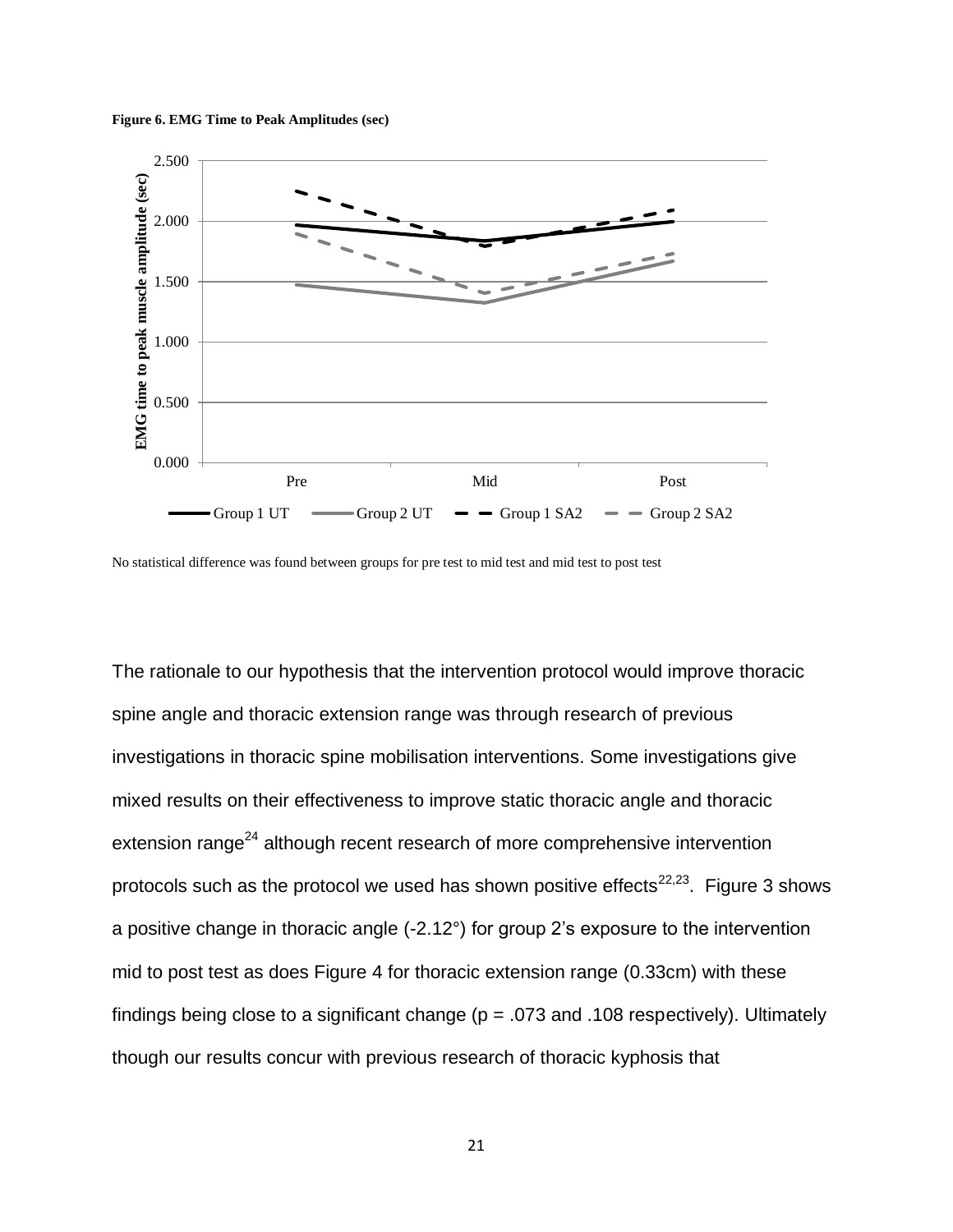improvements in thoracic angle due to a corrective exercise intervention show some trends yet are largely variable and inconclusive.

The rationale to our hypothesis that the intervention would affect muscle activation of the UT and SA during scaption, more importantly change the pattern of their relationship inducing more SA activation and less UT activation, was through research of previous investigations in scapula function and SAIS due to the lack of research in to the relationship between kyphosis of the thoracic spine and SAIS although being regularly proposed by researchers to be a causative mechanism  $3,9$ . The relationship between dysfunctional scapula kinematics and SAIS has been heavily researched and conclusions made that a reduced ability of the scapula to upwardly rotate, posteriorly tilt and externally rotate are a common causative mechanism of SAIS.<sup>11,12</sup> These dysfunctional scapula kinematics stop the acromion rising during humeral elevation which in turn compresses the sub acromial space causing damage to the tissue within it.<sup>7,15</sup> However the inferences of a kyphotic thoracic spine being a causative mechanism of SAIS are not due to a direct relationship between kyphosis and the sub acromial space but to the dysfunctional scapula kinematics that impact upon it with a link found between thoracic kyphosis and poor scapula orientation.<sup>25</sup> Also increases in flexion of the thoracic spine have been found to significantly affect kinematics of the scapula and decrease shoulder abduction muscle force,<sup>26</sup> improvements in scapula positioning have been found due to a pectoralis muscle stretching program in subjects with poor posture<sup>27</sup> and elevation of the arm requires extension of the thoracic spine.<sup>28,29</sup>

In research of SAIS dysfunctional scapula kinematics and dysfunctional scapula muscle activation patterns are highly correlated,<sup>30,25</sup> with early and/or overactive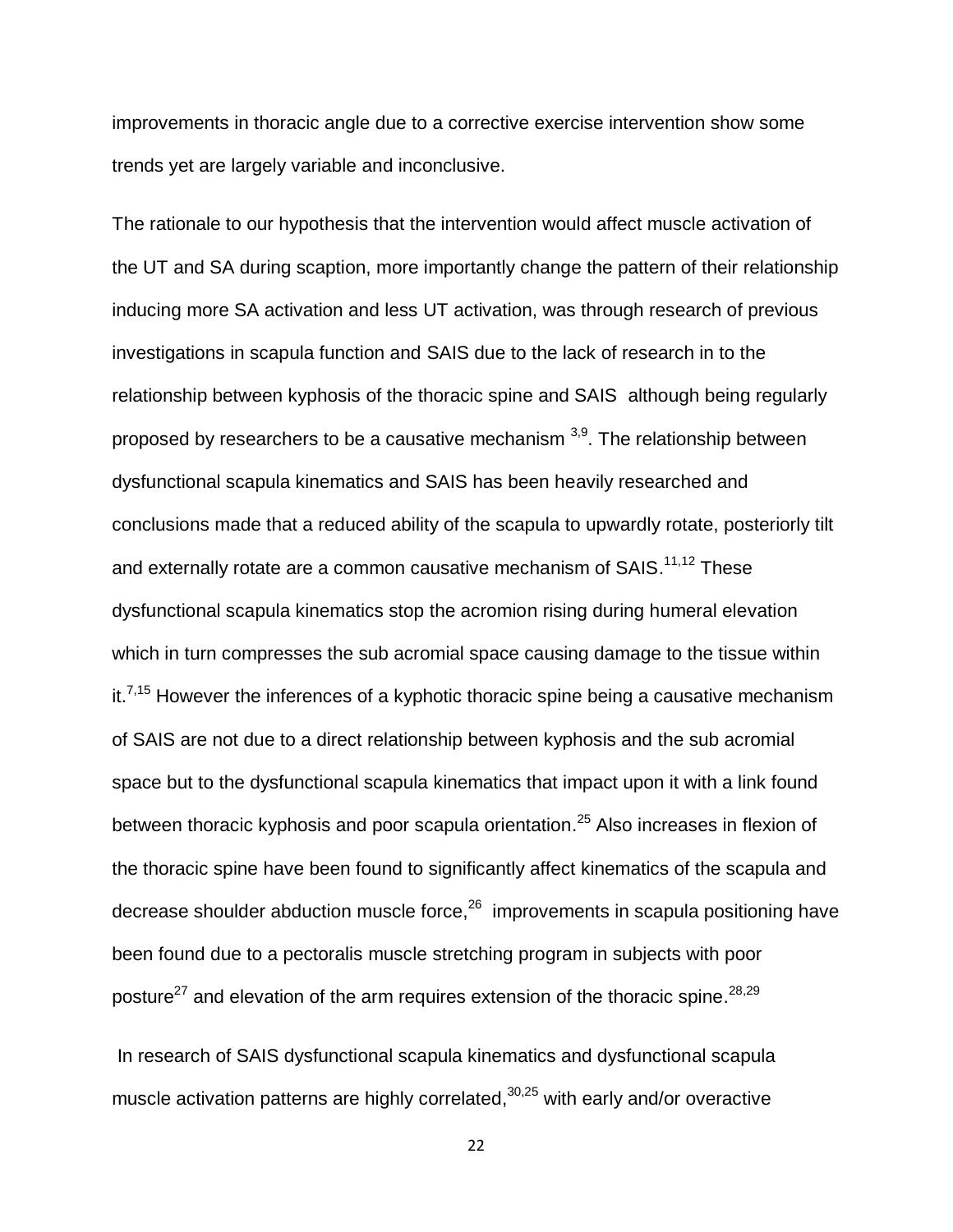activation of the UT and PM muscles coupled with delayed and/or decreased activation of the LT and SA muscles<sup>12,16,17</sup> being the most commonly found pattern. Due to the connection of scapula muscle activity to scapula kinematics and scapula kinematics to thoracic spine angle then a relationship between kyphotic thoracic spine and dysfunctional scapula muscle activation patterns can be assumed and a protocol to correct thoracic kyphosis should prove successful in realigning the balance of scapula muscle activation, although only two studies can be found investigating this assumption.  $, ^{31}, ^{32}$  The first study measured posture and scapula muscle activation against different types of postural braces with the scapula brace improving posture and although highly variable some small positive changes in scapula muscle activation were found, the second found an increase in LT isometric strength due to a short term intervention of thoracic spine manipulation. Neither of these studies used a corrective exercise program as their intervention but their findings add confidence to our hypothesis.

Figure 5 shows a slight increase in peak amplitude of the SA muscle for group 2 when exposed to the intervention mid to post test although so does UT peak amplitude which is in contradiction to our hypothesis. Figure 6 shows the SA peak activation moving from after UT peak activation pre intervention to before UT peak activation post intervention at mid test for group 1. When comparing the graphs from Figure 5 to Figure 6 it can be seen that peak amplitudes are relative to muscle, meaning the UT activation was much greater for every subject than SA activation, whereas the time to peak amplitudes are relative to subject with the group to group pattern being nearly identical. In terms of a relationship between the muscles this means that no matter how strong or weak the activation of each muscle is the pattern of activation between the two muscles during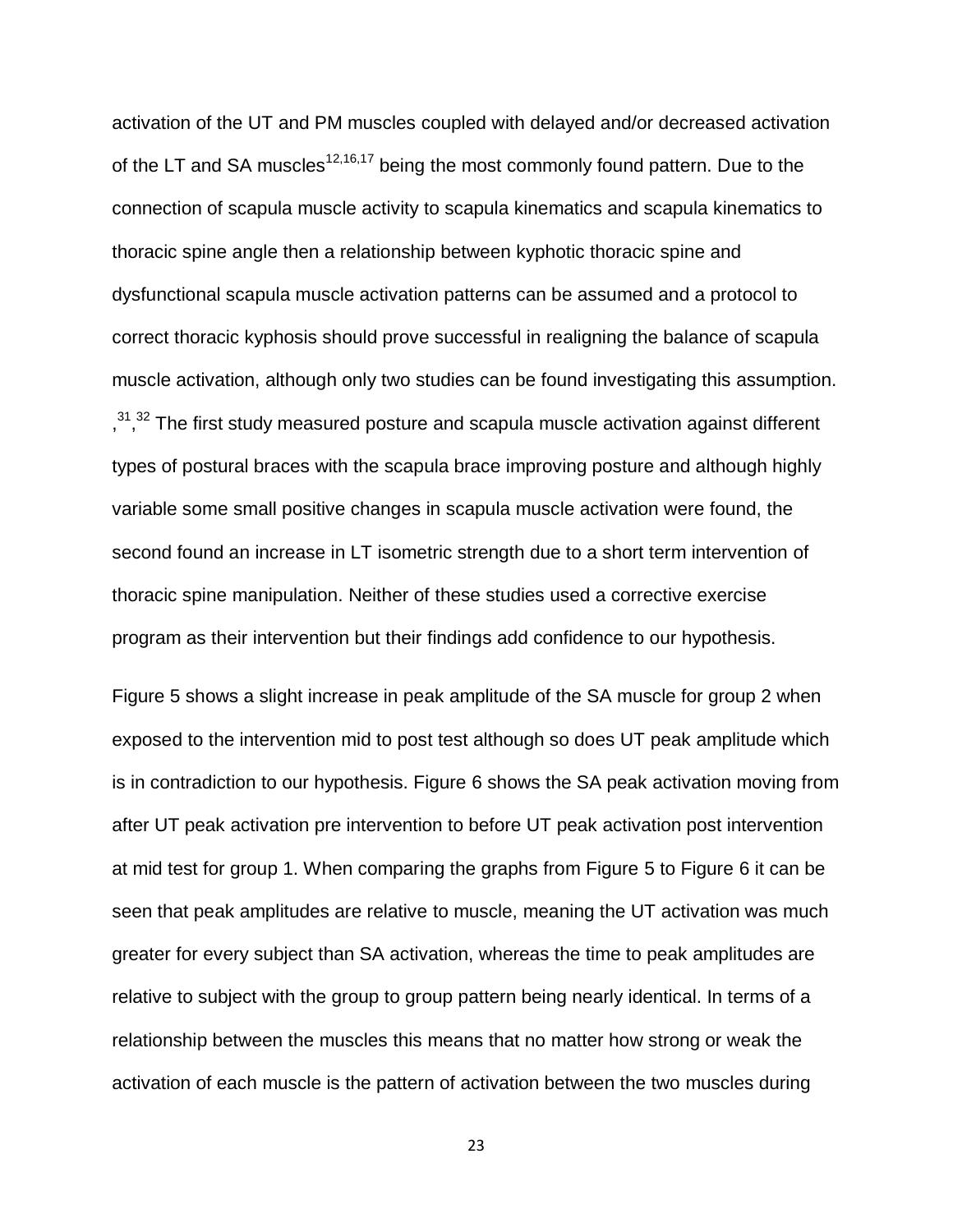scaption remains relative to each other. Our results show some signs that our hypothesis has value but due to the variability of the results, some of which conflicting with our hypothesis, more research is needed in this area.

A post study evaluation of the testing protocol has brought to light many interesting points for discussion. Static thoracic posture was tested using a digital inclinometer although human error may have existed from the tester in terms of device placement and from the subject in terms of standing posture. Although subjects were instructed to walk on the spot before adopting a still relaxed posture there is a large margin of difference between full flexion and full extension of the spine therefore finding a position at the exact same point on this continuum for all 3 testing sessions would be very unlikely. The majority of subjects also found it difficult to stand completely still for the duration of 3 readings to be taken, without thinking they would scratch their nose, hold their hands together, turn their head or something similar which may have had an effect on the readings. The thoracic extension test was completely dependent on reliability of the human tester and ascertaining the exact position of some subjects C7 vertebrae also proved difficult. Performing the measurement itself proved to be a skill due to the movement of skin, body fat and excessive arching backwards of the head and neck. Like any other skill, practice induces improvement and over the 3 testing sessions the skill of performing the test definitely improved which would have certainly had an impact on the results. This may be responsible for the dramatic reduction in thoracic extension range for group 2 seen in Figure 4 from pre to mid testing. It is highly unlikely the subjects thoracic extension range would have deteriorated by that amount in 5 weeks and adds weight to our theory that lower measurements were returned as the skill of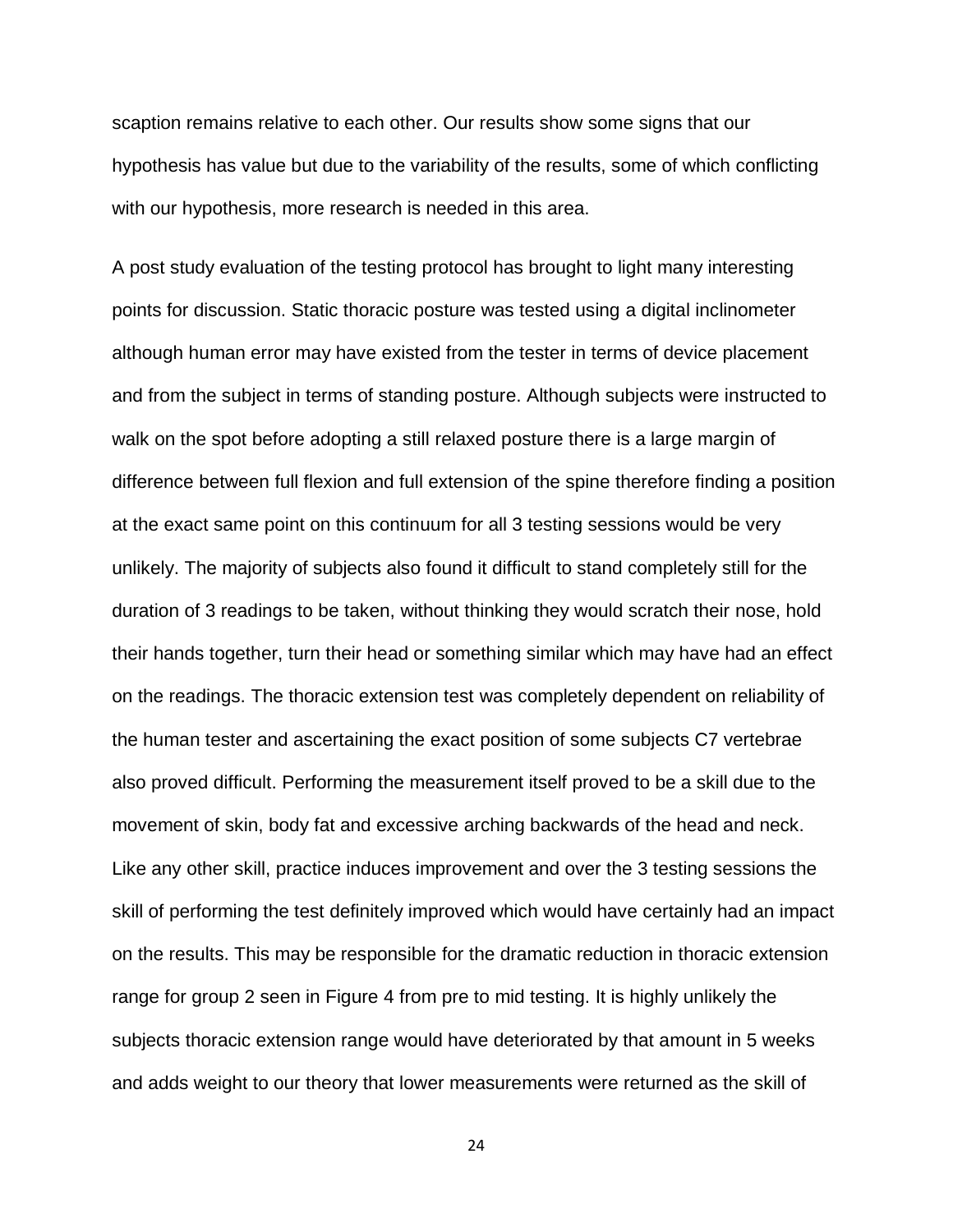performing the test improved. If our theory is correct then the actual thoracic extension ranges of the two groups at pre test would have been lower than we measured, this may have meant the improvements shown for group 2 from mid to post test would have reached statistical significance. These two thoracic variables would be much more effectively and precisely measured using photo/video analysis, ultrasound, X ray or a motion sensor analysis system however these would be more costly, complex and thus less likely repeatable for future research.

As can be seen from the results the EMG amplitudes measured were very low, this could be due to a number of factors first of which being the exercise used as the test. Although a straight arm raise has been the most popular exercise used in previous shoulder related research for assessing the relationship between UT and SA, maybe it is simply that the muscle force needed to perform it is low. Comparisons to other studies using surface EMG analysis of scapula muscle activation ascertains no feedback as to the strength of our amplitude measurements due to the fact their comparative EMG data was a percentage of maximum voluntary isometric contraction whereas our comparative EMG data is absolute values but it is widely recognised that surface EMG testing returns low measurement amplitudes. Although the voltage measured from both muscles was low it was the SA amplitude that was in some subjects close to nil, when retrospectively matching the data to the subjects a pattern can be seen that the lowest SA activations were retrieved from the subjects with the poorest postures. In order to clarify this we performed a repeated measures ANOVA on the peak activation amplitude data for both muscles with the subjects split into two groups determined by static thoracic angle (Figure 7), the poor posture group (n=13) was determined by a thoracic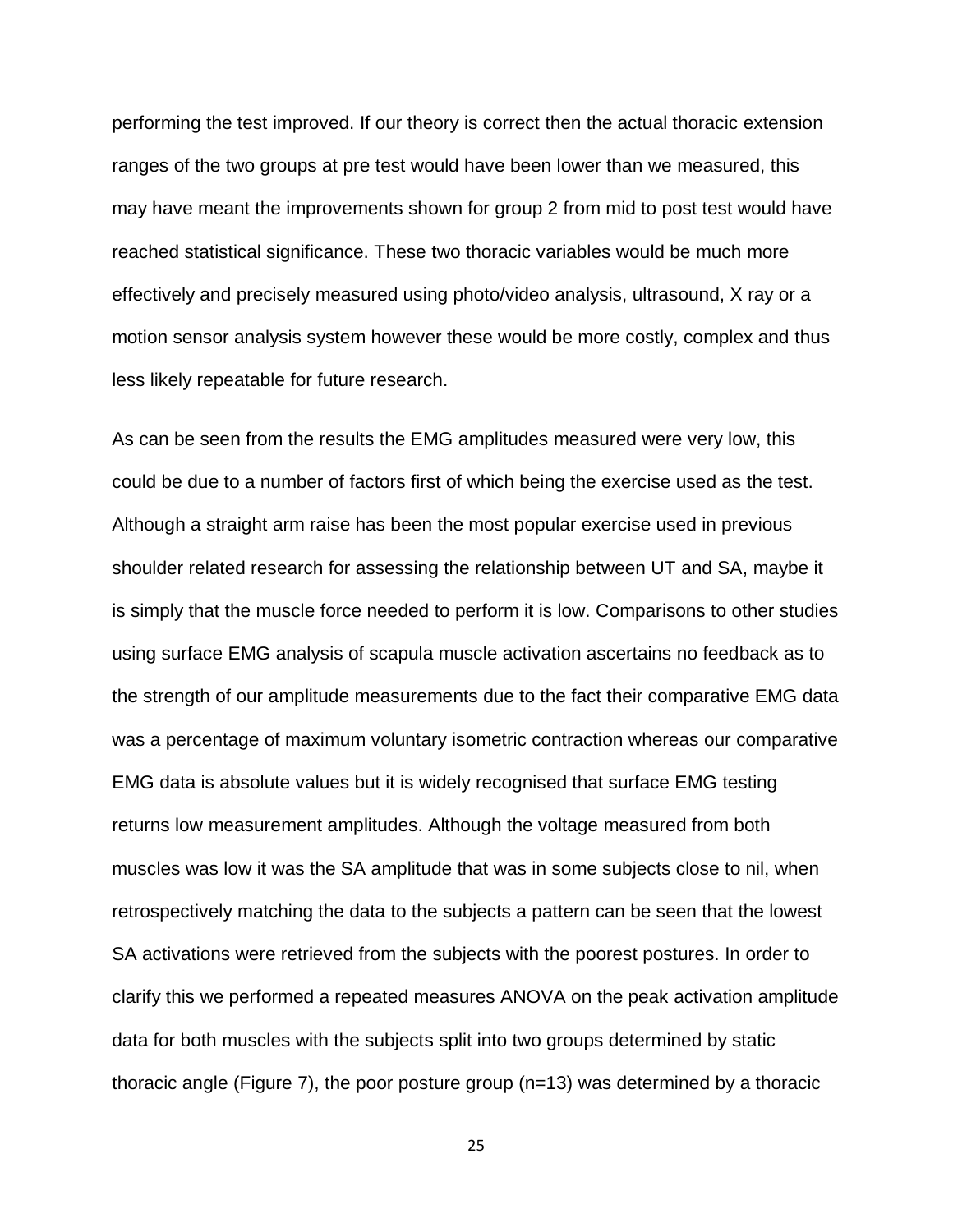angle of 37°< and the good posture group (n=7) was determined by a thoracic angle of <37°. The main effect for group on SA peak activation amplitude was significant, F(1,  $18$  = 14.074, p = .001, as was the main effect for group on UT peak activation amplitude,  $F(1, 18) = 13.489$ ,  $p = .002$ . This statistically confirms that our subjects with greater kyphotic angles had significantly lower SA muscle activation, which reinforces the theory that this study was based on and although our hypothesis was rejected these finding may imply that our hypothesis was rejected due to our intervention not having a positive impact on our subjects thoracic kyphosis not that improvements in thoracic kyphosis do not improve SA muscle activation. These interesting findings may then allude to an opinion that an intervention of longer duration would find more positive results, research findings<sup>24,33</sup> support this suggesting that individuals need to be subjected to postural correction and movement re-education exercises for much longer periods of time to have a positive effect on static postural alignments and joint kinematic dysfunctions however specific time guidelines have yet to be clarified which is an area to be considered for future research. Alternatively a change to the intervention in this study may generate the postural changes needed for a positive impact on the SA muscle activation as well as the postural variables. However the significant finding that UT muscle activation amplitudes were higher in the good posture group and lower in the poor posture group contradicts the dysfunctional scapula muscle activation patterns commonly found to relate to SAIS. As previously mentioned SAIS and dysfunctional scapula kinematics relate to overactive UT muscle activation therefore greater thoracic kyphosis angles should relate to higher UT muscle activations and a decrease in thoracic kyphosis should relate to lower UT muscle activations, more research is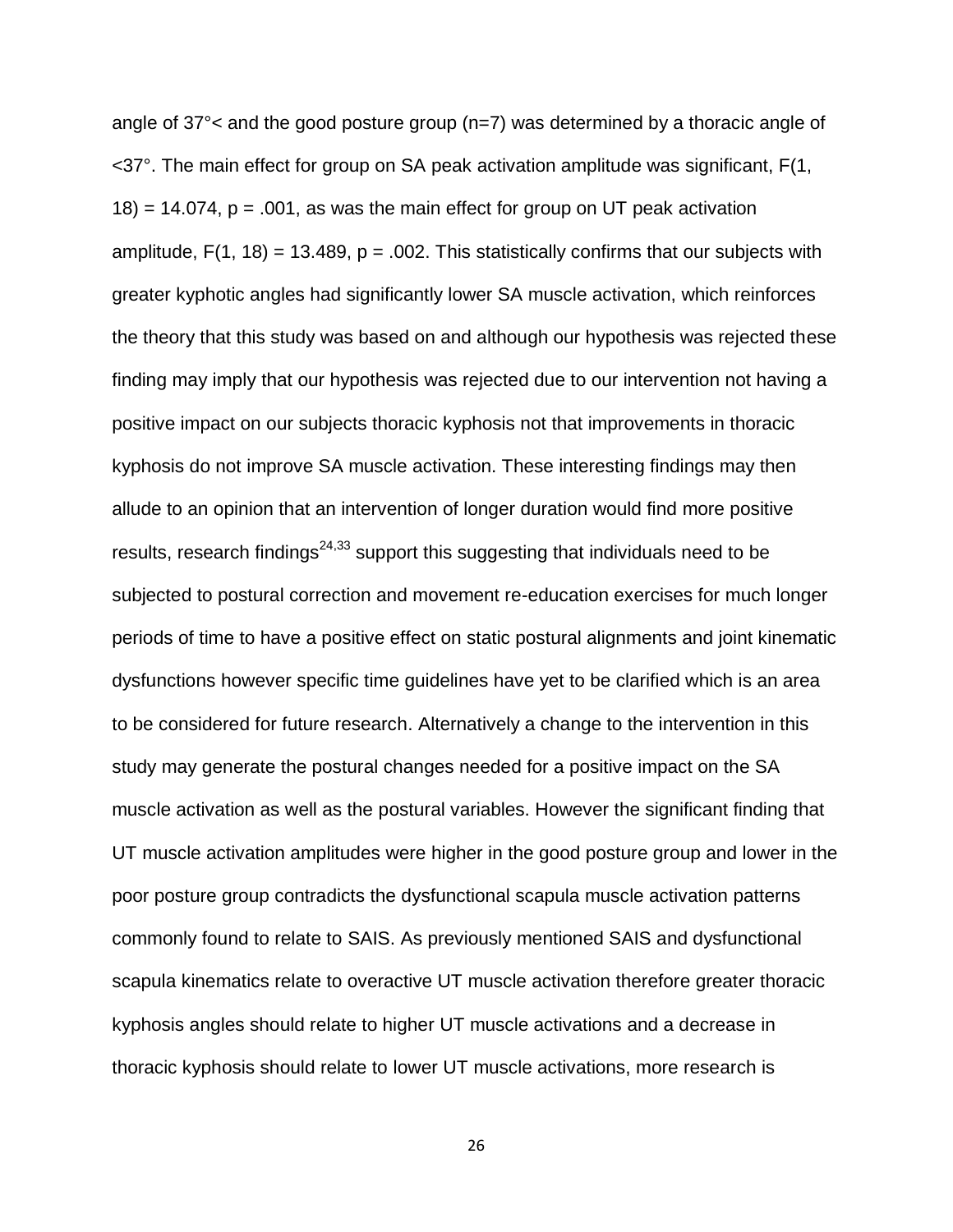needed comparing scapula muscle activation patterns in subjects with thoracic kyphosis to subjects with thoracic kyphosis and SAIS to clarify this.



**Figure 7. Peak Muscle Activation Amplitudes with Subjects Grouped by Posture**

The difference between groups for SA peak amplitude was significant  $(F(1, 18) = 14.074, p = .001)$  as was the difference between groups for UT peak amplitude  $(F(1, 18) = 13.489, p = .002)$ .

Another pattern found when retrospectively matching the data to the subjects is the lowest SA amplitudes were found in subjects holding the most body fat, although this is likely to always be found when measuring muscle activity with surface EMG due to more tissue being present between the electrodes and muscles being measured and due to the lack of subject's body fat data a statistical test could not be performed to clarify this. Alternatively the low SA amplitudes found could simply be down to poor electrode placement.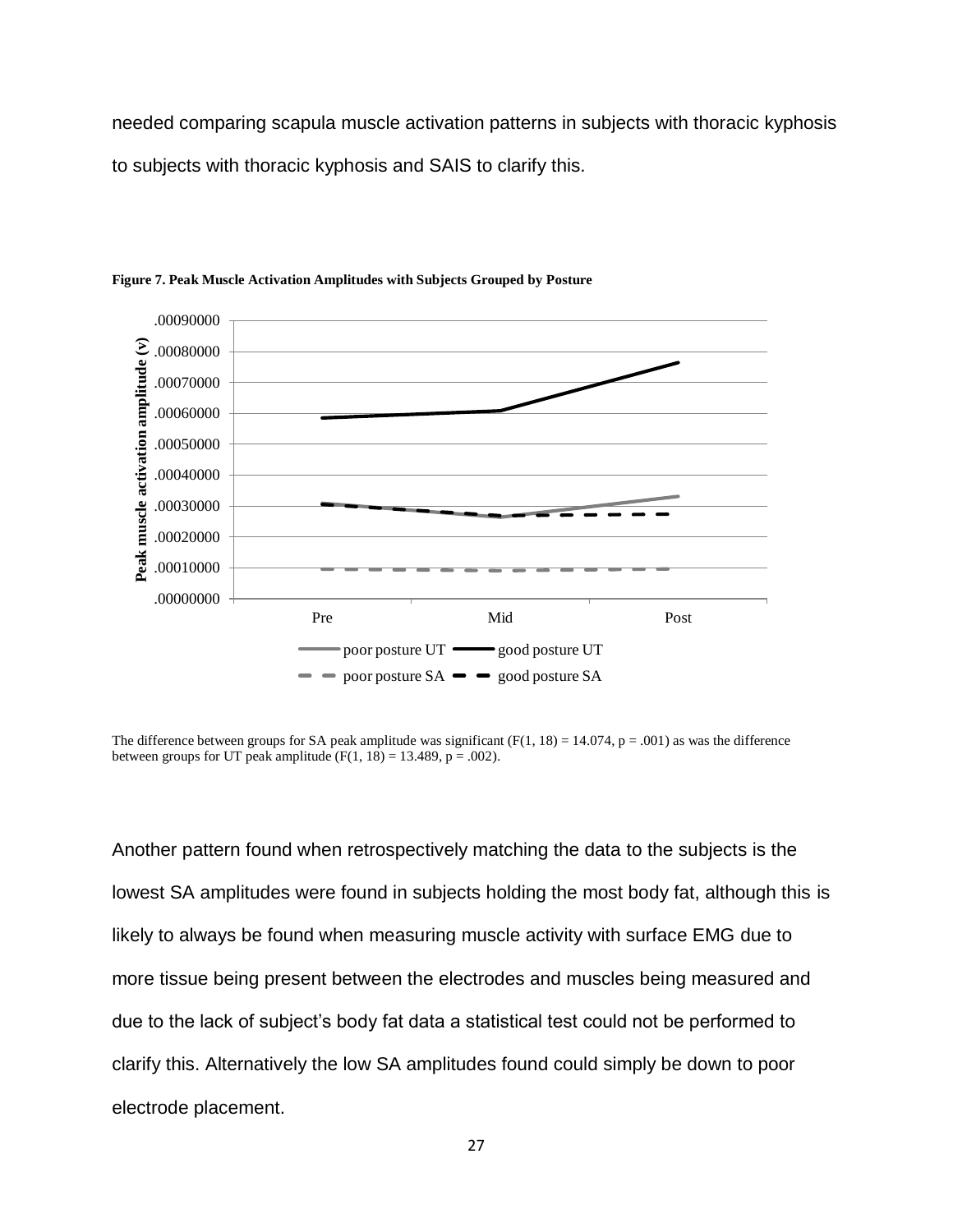The largest lack of control in the study came over the intervention although this type of study design with participants needing to perform daily exercises is nearly impossible to fully control. Firstly trust is at question for a home exercise intervention with subjects needing to be honest when reporting how many days they completed the exercises, although there was no reason to mistrust any of the subjects here. Secondly participants self motivation is a factor, maybe a fully coached intervention would finish with more subjects completing the required amount of intervention days which would add strength to the outcome. Thirdly technique and effort of exercises is under question, during the intervention period 3 coached sessions were made available to the subjects each week but not mandatory attendance and of those who attended at any time all were performing at least one of the exercises incorrectly. Also the effort level to push the stretch to its furthest point, raise the arms to their highest position, hold the position for the desired time, etc was found lacking in some subjects. When consideration is given to the fact that only 10 of the final 20 subjects attended a coached session it has to be assumed the remaining 10 would have done the same things therefore it is possible these issues over the intervention may have had an impact on the outcome of the study and even opens an avenue for future research in which a fully coached intervention design can be used.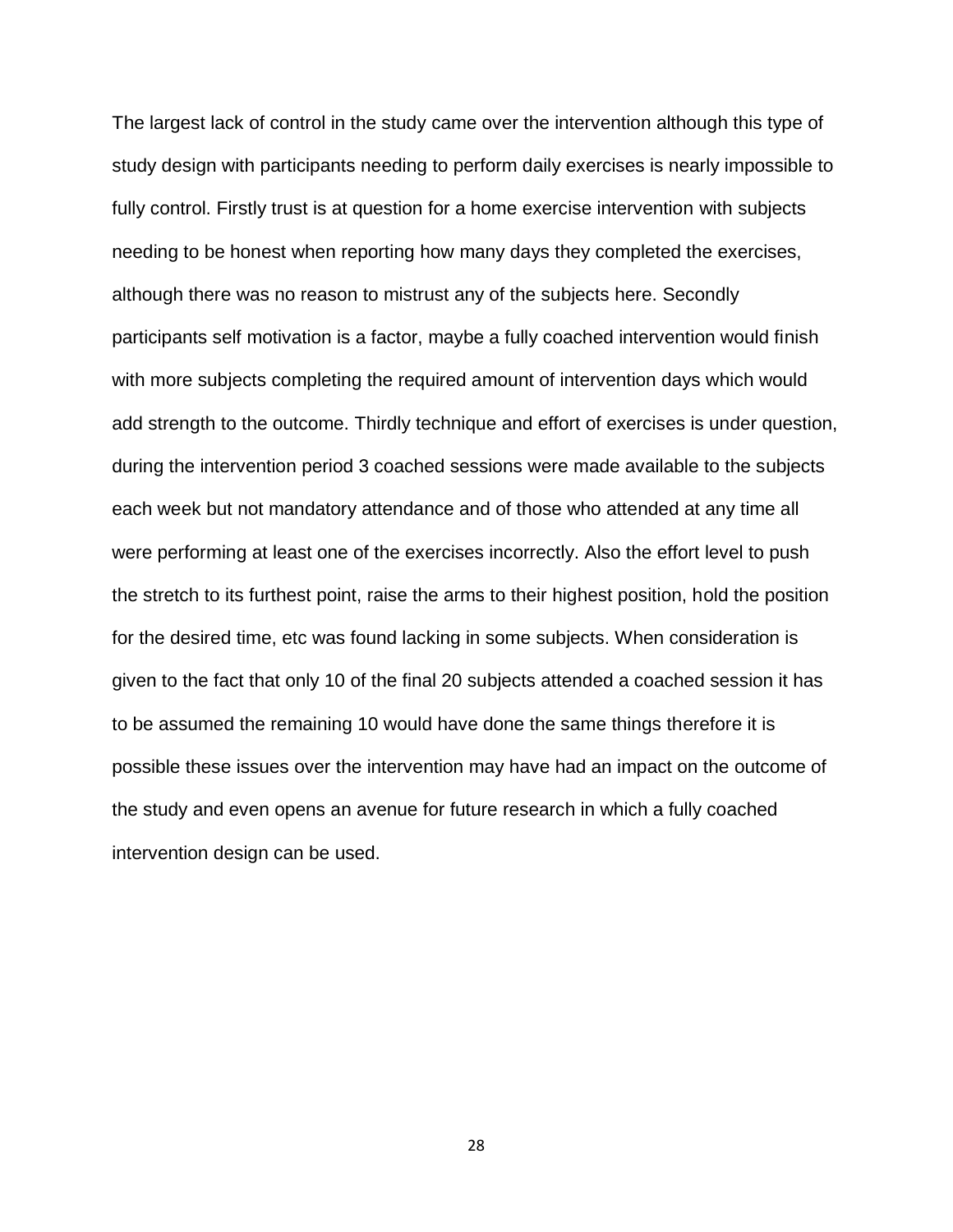# **Conclusion**

This study has given some insight in to the relationship between thoracic spine angle and scapula muscle activation albeit not providing anything conclusive. Practical recommendations from the findings here when treating patients with SAIS are to assess their thoracic posture along with a more comprehensive shoulder function assessment outlined in the research referenced to in this manuscript. If kyphosis of the thoracic spine is found then corrective exercises such as the ones used in this study should be included as part of their SAIS rehabilitation protocol. Due to the limitations of this study and that it is the first piece of research investigating this relationship it is recommended that future research of this relationship is undertaken. To account for the limitations found by this study future research should use an intra muscular electrode method for reading EMG muscle activation signals, as long as placement of the electrodes is correct this will negate all the variables found in skin surface electrode methods which may have been encountered in this study. Tighter control needs to be set for future interventions in to this relationship, this is hard due to the daily requirements of a posture correction routine but a fully coached intervention is the only way to control for this. Future research should also look at different lengths and types of intervention for posture correction as the intervention here did not make a significant change in posture and also different types of postural dysfunctions such as rounded shoulders and forward head posture. Although the UT and SA relationship has previously been shown to be an essential one in SAIS with the findings here adding weight to that, other scapula muscles need investigating for their relationship with posture as does more research into shoulder joint kinematics relationship with posture.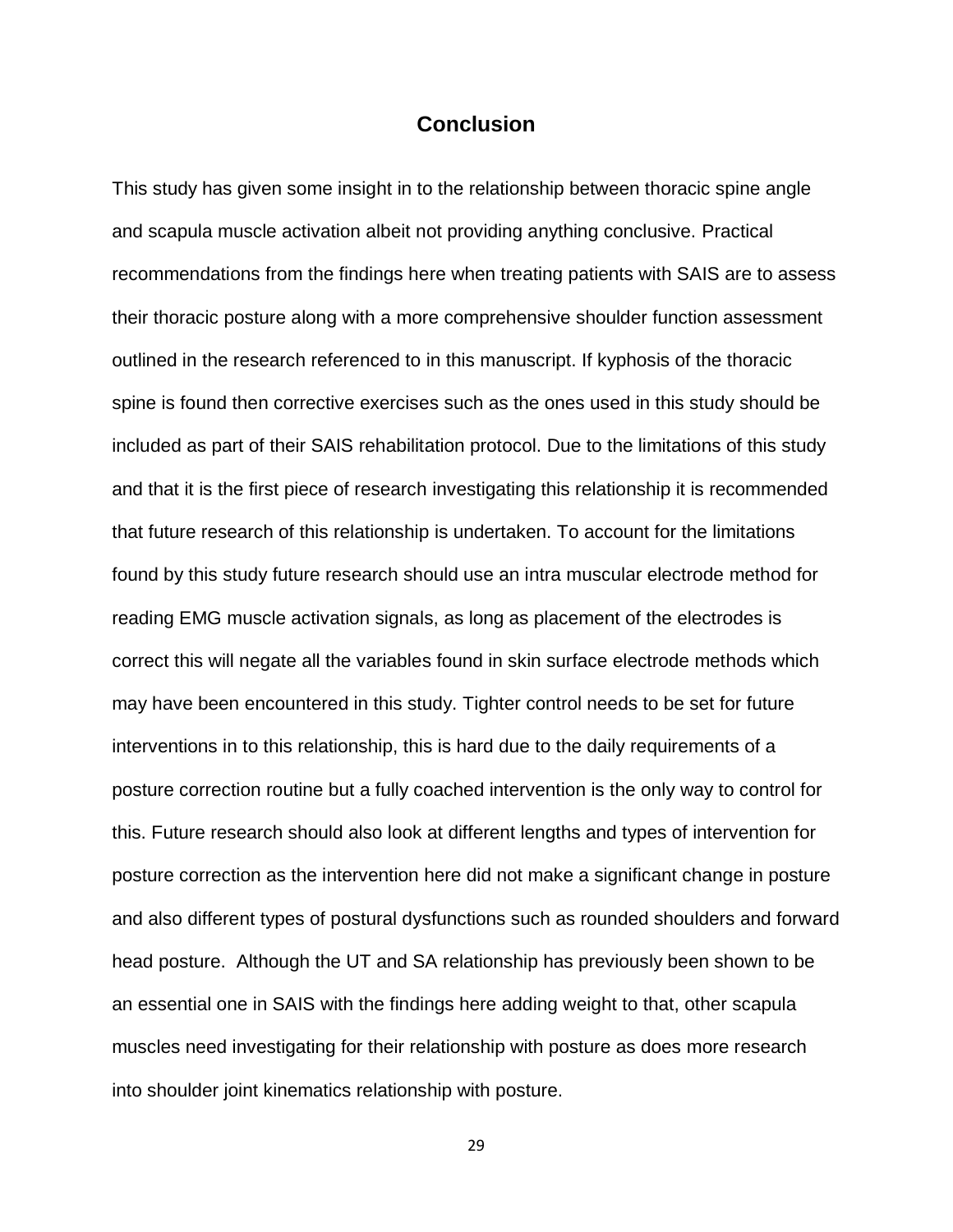# **REFERENCES**

- 1. Struyf F, Cagnie B, Cools A, et al. Scapulothoracic muscle activity and recruitment timing in patients with shoulder impingement symptoms and glenohumeral instability. *J Electromyogr Kinesiol*. 2014;24(2):277-284. doi:10.1016/j.jelekin.2013.12.002.
- 2. Ludewig PM, Reynolds JF. The association of scapular kinematics and glenohumeral joint pathologies. *J Orthop Sports Phys Ther*. 2009;39(2):90–104.
- 3. Ellenbecker TS, Cools A. Rehabilitation of shoulder impingement syndrome and rotator cuff injuries: an evidence-based review. *Br J Sports Med*. 2010;44(5):319–327.
- 4. Lukasiewicz AC, McClure P, Michener L, Pratt N, Sennett B. Comparison of 3-dimensional scapular position and orientation between subjects with and without shoulder impingement. *J Orthop Sports Phys Ther*. 1999;29(10):574–586.
- 5. Lewis J. Rotator cuff related shoulder pain: Assessment, management and uncertainties. *Man Ther*. 2016;23:57-68. doi:10.1016/j.math.2016.03.009.
- 6. Kibler WB, Ludewig PM, McClure PW, et al. Clinical implications of scapular dyskinesis in shoulder injury: the 2013 consensus statement from the "Scapular Summit." *Br J Sports Med*. 2013:bjsports–2013.
- 7. Ludewig PM, Braman JP. Shoulder impingement: Biomechanical considerations in rehabilitation. *Man Ther*. 2011;16(1):33-39. doi:10.1016/j.math.2010.08.004.
- 8. Reinold MM, Escamilla R, Wilk KE. Current concepts in the scientific and clinical rationale behind exercises for glenohumeral and scapulothoracic musculature. *J Orthop Sports Phys Ther*. 2009;39(2):105–117.
- 9. Michener LA, McClure PW, Karduna AR. Anatomical and biomechanical mechanisms of subacromial impingement syndrome. *Clin Biomech*. 2003;18(5):369–379.
- 10. Wilk KE, Obma P, Simpson CD, Cain EL, Dugas J, Andrews JR. Shoulder injuries in the overhead athlete. *J Orthop Sports Phys Ther*. 2009;39(2):38–54.
- 11. Forthomme B, Crielaard J-M, Croisier J-L. Scapular positioning in athlete's shoulder. *Sports Med*. 2008;38(5):369–386.
- 12. Lin J, Hanten WP, Olson SL, et al. Functional activity characteristics of individuals with shoulder dysfunctions. *J Electromyogr Kinesiol*. 2005;15(6):576–586.
- 13. Kibler WB, Sciascia A. Current concepts: scapular dyskinesis. *Br J Sports Med*. 2010;44(5):300–305.
- 14. Ludewig PM, Behrens SA, Meyer SM, Spoden SM, Wilson LA. Three-dimensional clavicular motion during arm elevation: reliability and descriptive data. *J Orthop Sports Phys Ther*. 2004;34(3):140– 149.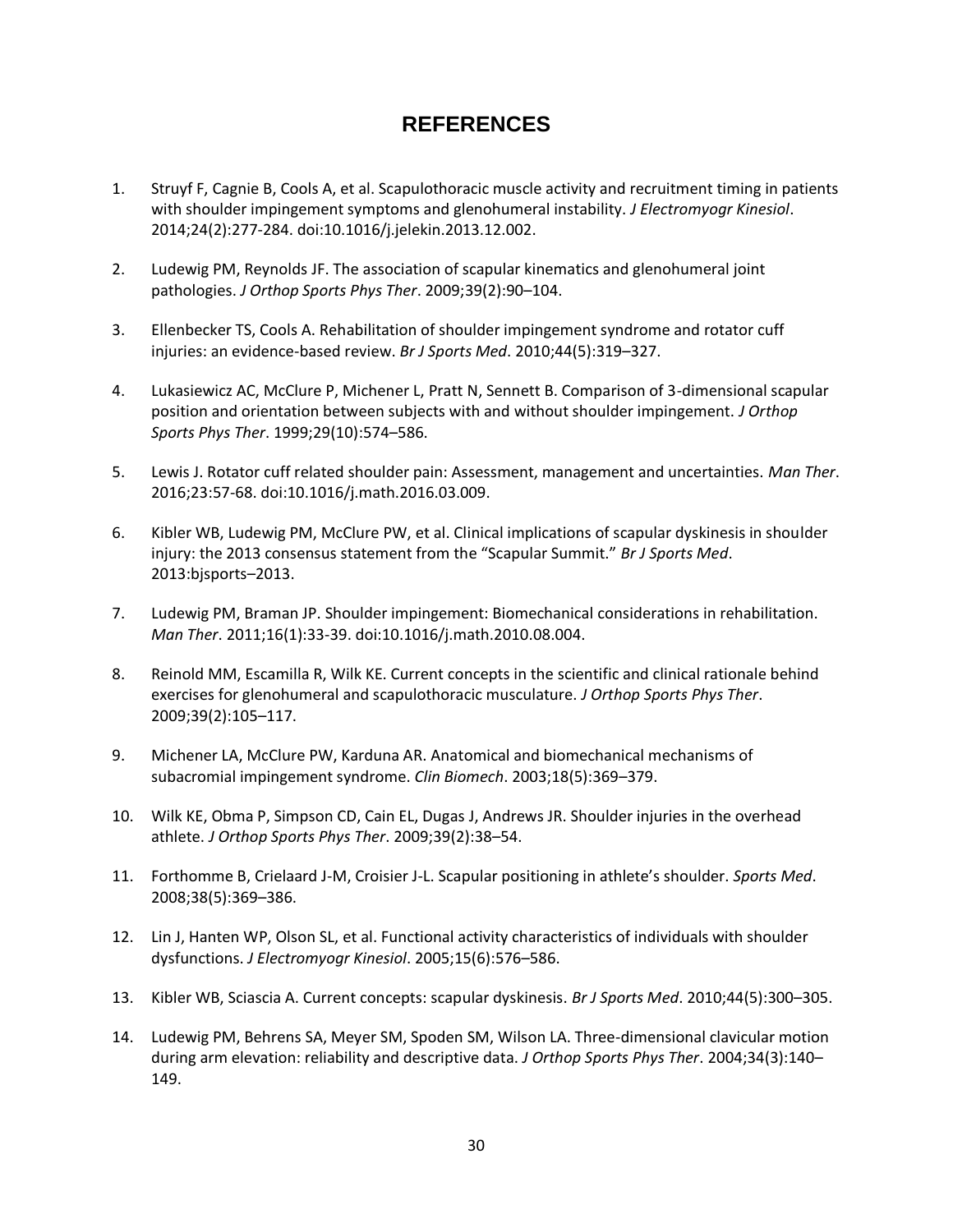- 15. Silva RT, Hartmann LG, de Souza Laurino CF, Biló JR. Clinical and ultrasonographic correlation between scapular dyskinesia and subacromial space measurement among junior elite tennis players. *Br J Sports Med*. 2010;44(6):407–410.
- 16. Cools AM, Witvrouw EE, Declercq GA, Danneels LA, Cambier DC. Scapular muscle recruitment patterns: trapezius muscle latency with and without impingement symptoms. *Am J Sports Med*. 2003;31(4):542–549.
- 17. Cools AM, Declercq GA, Cambier DC, Mahieu NN, Witvrouw EE. Trapezius activity and intramuscular balance during isokinetic exercise in overhead athletes with impingement symptoms. *Scand J Med Sci Sports*. 2007;17(1):25–33.
- 18. Castelein B, Cagnie B, Parlevliet T, Cools A. Serratus anterior or pectoralis minor: Which muscle has the upper hand during protraction exercises? *Man Ther*. 2016;22:158-164. doi:10.1016/j.math.2015.12.002.
- 19. Lewis JS, Green A, Wright C. Subacromial impingement syndrome: the role of posture and muscle imbalance. *J Shoulder Elbow Surg*. 2005;14(4):385–392.
- 20. Lewis JS, Valentine RE. Clinical measurement of the thoracic kyphosis. A study of the intra-rater reliability in subjects with and without shoulder pain. *BMC Musculoskelet Disord*. 2010;11:39. doi:10.1186/1471-2474-11-39.
- 21. Barrett E, McCreesh K, Lewis J. Reliability and validity of non-radiographic methods of thoracic kyphosis measurement: a systematic review. *Man Ther*. 2014;19(1):10–17.
- 22. Welcome to SENIAM. http://www.seniam.org/. Accessed June 13, 2017.
- 23. Seidi F, Rajabi R, Ebrahimi I, Alizadeh MH, Minoonejad H. The efficiency of corrective exercise interventions on thoracic hyper-kyphosis angle. *J Back Musculoskelet Rehabil*. 2014;27(1):7-16.
- 24. Yoo W. Effect of Thoracic Stretching, Thoracic Extension Exercise and Exercises for Cervical and Scapular Posture on Thoracic Kyphosis Angle and Upper Thoracic Pain. *J Phys Ther Sci*. 2013;25(11):1509-1510. doi:10.1589/jpts.25.1509.
- 25. Hrysomallis C, Goodman C. A review of resistance exercise and posture realignment. *J Strength Cond Res*. 2001;15(3):385–390.
- 26. Borstad JD. Resting Position Variables at the Shoulder: Evidence to Support a Posture-Impairment Association. *Phys Ther*. 2006;86(4):549-557.
- 27. Kebaetse M, McClure P, Pratt NA. Thoracic position effect on shoulder range of motion, strength, and three-dimensional scapular kinematics. *Arch Phys Med Rehabil*. 1999;80(8):945-950. doi:10.1016/S0003-9993(99)90088-6.
- 28. Roddey TS, Olson SL, Grant SE. The effect of pectoralis muscle stretching on the resting position of the scapula in persons with varying degrees of forward head/rounded shoulder posture. *J Man Manip Ther*. 2002;10(3):124–128.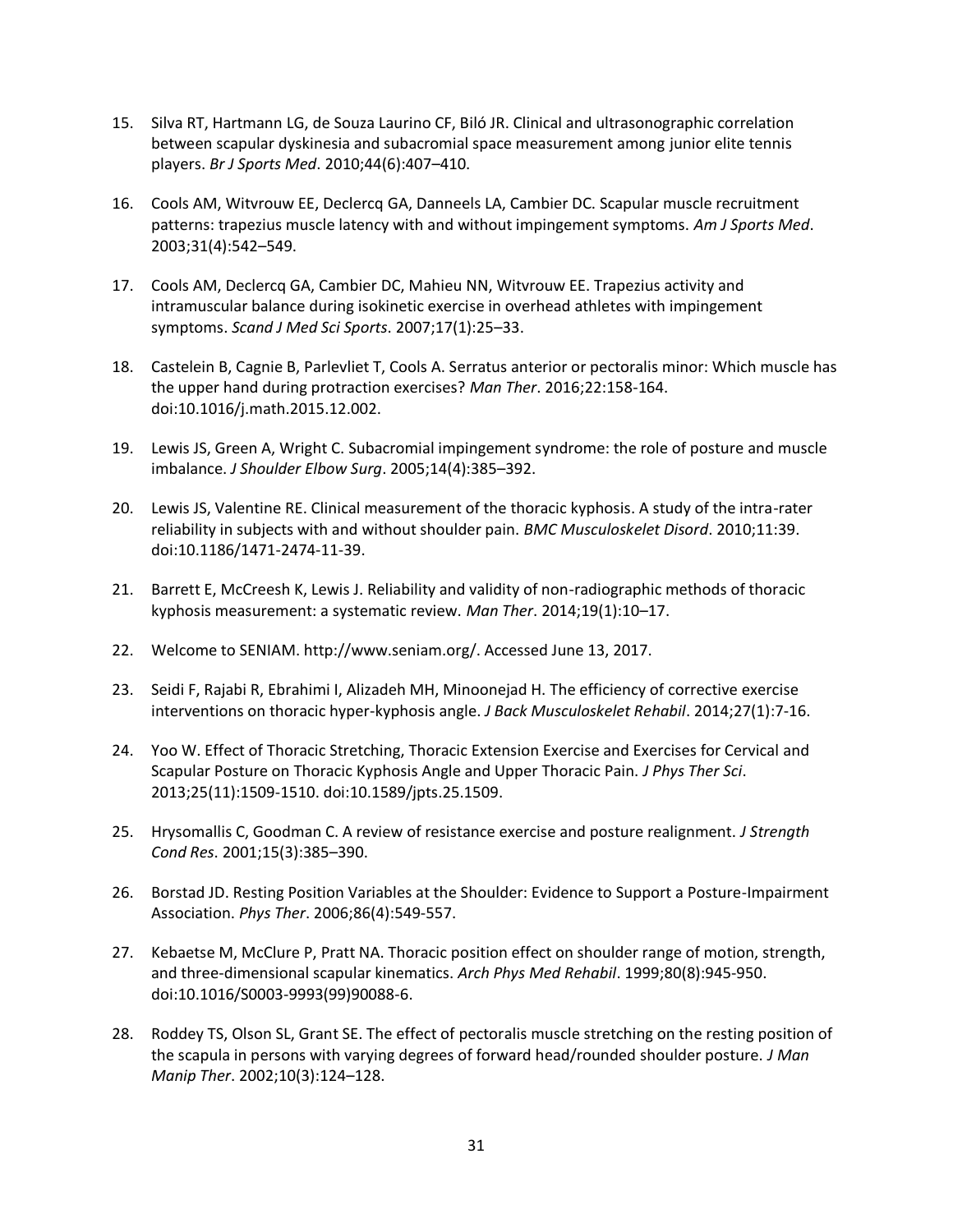- 29. Clinical and Radiological Investigation of Thoracic Spine Extension Motion During Bilateral Arm Elevation. *J Orthop Sports Phys Ther*. 2012;42(10):861-869. doi:10.2519/jospt.2012.4164.
- 30. Jelínková I. KINEMATICS OF THE CERVICAL-THORACIC SPINE AND THE SHOULDER GIRDLE. *Acta Univ Carol Kinanthropologica*. 2012;48(2). http://search.ebscohost.com/login.aspx?direct=true&profile=ehost&scope=site&authtype=crawle r&jrnl=12121428&AN=87552911&h=AbhH58niE2n1pffcJYGmH%2FqrL8HYeOBeQ8xS3338V1xJIPKs p4yJmx5rqRGa%2BmVf%2BtZPsMe7FtMB1Ny4EEUzEQ%3D%3D&crl=c. Accessed October 12, 2016.
- 31. Ludewig PM, Cook TM. Alterations in shoulder kinematics and associated muscle activity in people with symptoms of shoulder impingement. *Phys Ther*. 2000;80(3):276–291.
- 32. Cole AK, McGrath ML, Harrington SE, Padua DA, Rucinski TJ, Prentice WE. Scapular Bracing and Alteration of Posture and Muscle Activity in Overhead Athletes With Poor Posture. *J Athl Train*. 2013;48(1):12-24. doi:10.4085/1062-6050-48.1.13.
- 33. Cleland J, Selleck B, Stowell T, et al. Short-Term Effects of Thoracic Manipulation on Lower Trapezius Muscle Strength. *J Man Manip Ther J Man Manip Ther*. 2004;12(2):82-90.
- 34. Harman K, Hubley-Kozey CL, Butler H. Effectiveness of an exercise program to improve forward head posture in normal adults: a randomized, controlled 10-week trial. *J Man Manip Ther*. 2005;13(3):163–176.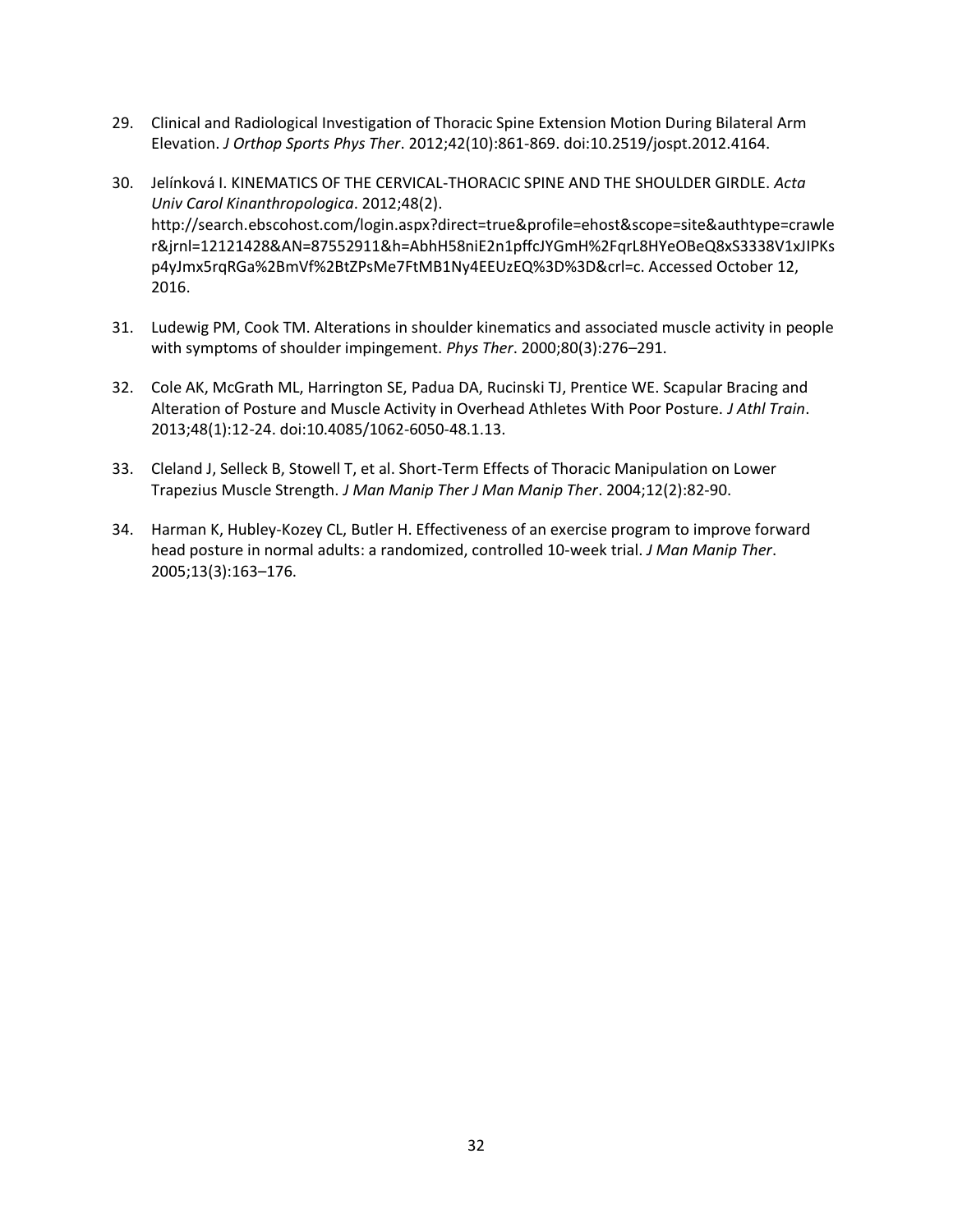# **Ethical approval form**





Approval Sheet

Name of applicant: Steve Knight

Name of supervisor: Louis Howe

Programme of study: Strength and Conditioning Masters

Title of project: The effect of thoracic spine mobilisation on thoracic extension and serratus anterior and upper trapezius muscle activation patterns

Supervisors, please complete section 1 or 2. If approved at level 1, please forward a copy of this Approval Sheet to the School Ethics Representative for their records.

SECTION 1

Approved at Level 1

Signature of supervisor (for student applications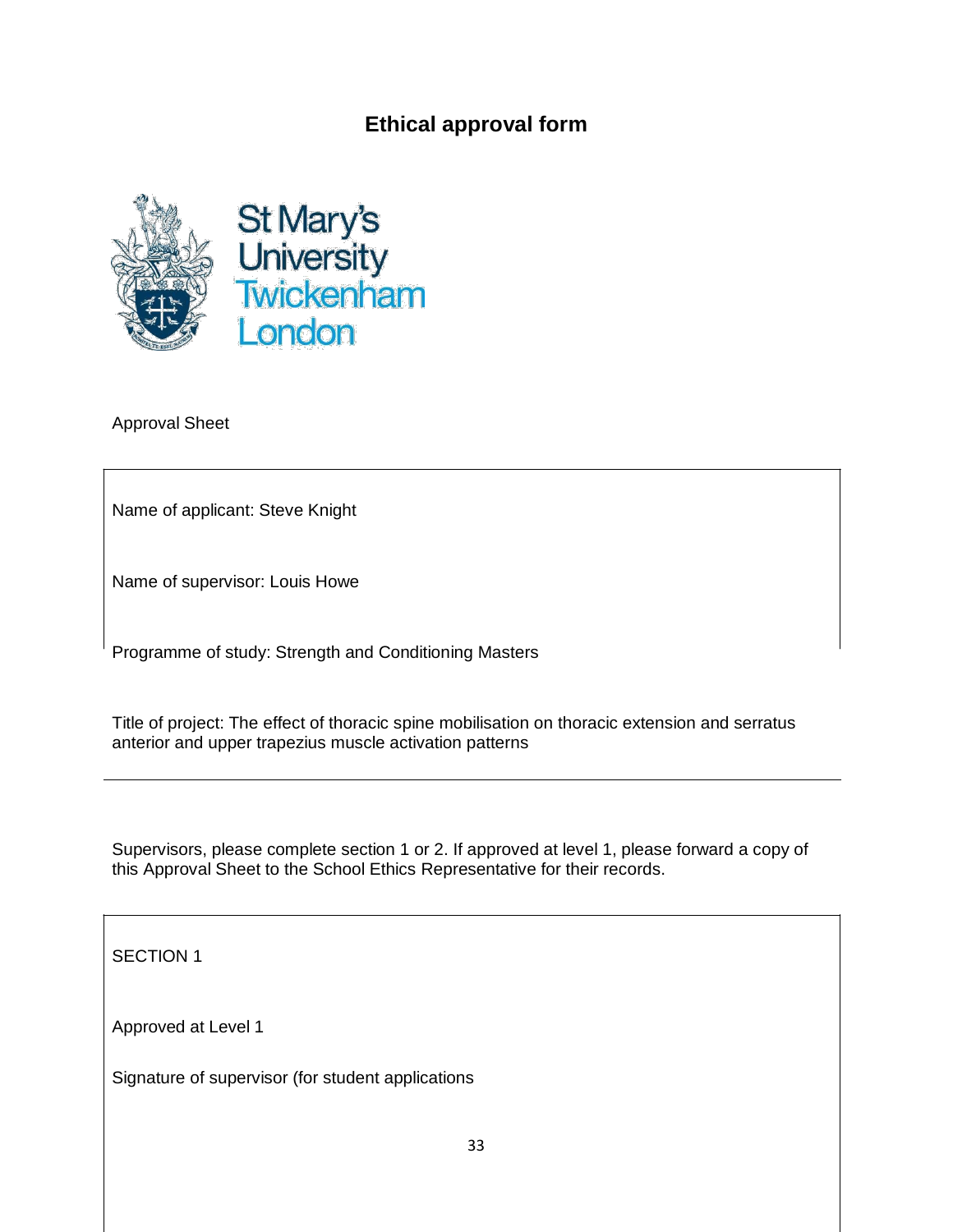Date:

### SECTION 2

Refer to School Ethics Representative for consideration at Level 2 or Level 3

Signature of supervisor.................................................................................................................

Date..............................................................................................................................................

SECTION 3

To be completed by School Ethics Representative

Approved at Level 2

Signature of School Ethics Representative: J Hill Date 19/01/2017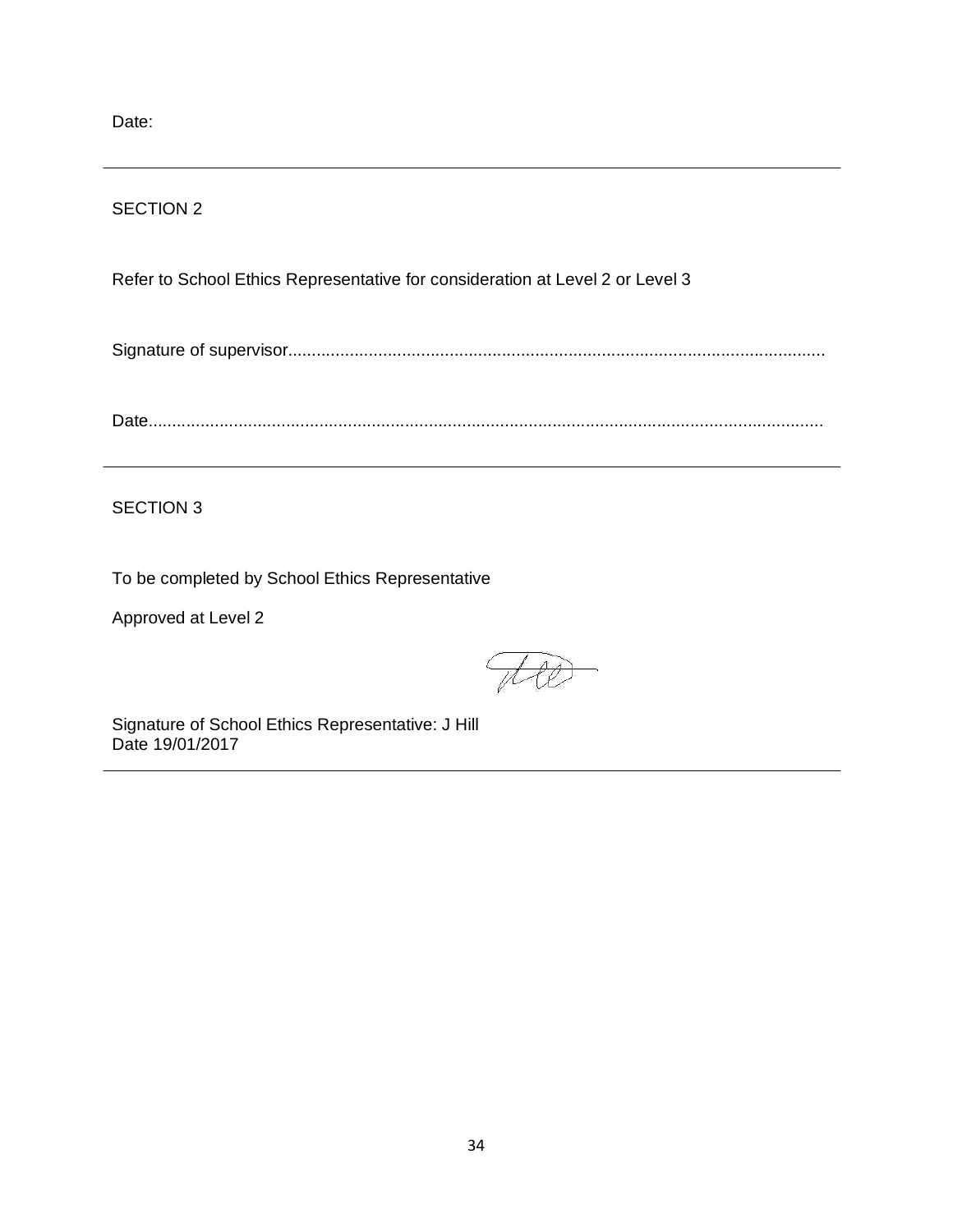# **Participant information sheet**

**Title of study**: The effect of thoracic spine mobilisation on thoracic extension and serratus anterior and upper trapezius muscle activation patterns

**Lead researcher:** Steven Knight **Contact:** [134109@live.stmarys.ac.uk](mailto:134109@live.stmarys.ac.uk)

**Research supervisor:** Louis Howe **Contact:** Louis.howe@stmarys.ac.uk

We would like to invite you to take part in a research study. Before you decide whether you would like to take part it is important that you understand why the research is being done and what it would involve for you. Please take time to read the following information carefully and discuss it with others if you wish. Ask us if there is anything that is not clear or if you would like more information.

#### **What is the purpose of the study?**

To establish if a relationship exists between kyphosis of the thoracic spine and dysfunction of the scapula due to research of shoulder dysfunctions suggesting a lack of extension through the thoracic spine may play a role in reduced movement of the scapula. Subjects with kyphotic thoracic spines will participate in an intervention aimed at improving thoracic extension and the muscle activation pattern of their serratus anterior and upper trapezius muscles (the main muscle pairing highly correlated with scapula function) will be compared pre and post intervention during a straight arm raise (the predominant movement used in shoulder function research).

#### **Why have I been invited?**

You have been chosen due the fact you passed the inclusion criteria of having a rounded upper back posture and a lack of ability to straighten your upper back posture. You will be one of a minimum of 24 participants in this study

#### **Do I have to take part?**

Participation in the project is voluntary, and you can choose not to participate in part or all of the project. You can withdraw at any stage of the project without being penalised or disadvantaged in any way*.* It is up to you to decide whether or not to take part. If you do decide to take part you will be asked to sign a consent form. If you decide to take part you are still free to withdraw at any time and without giving a reason.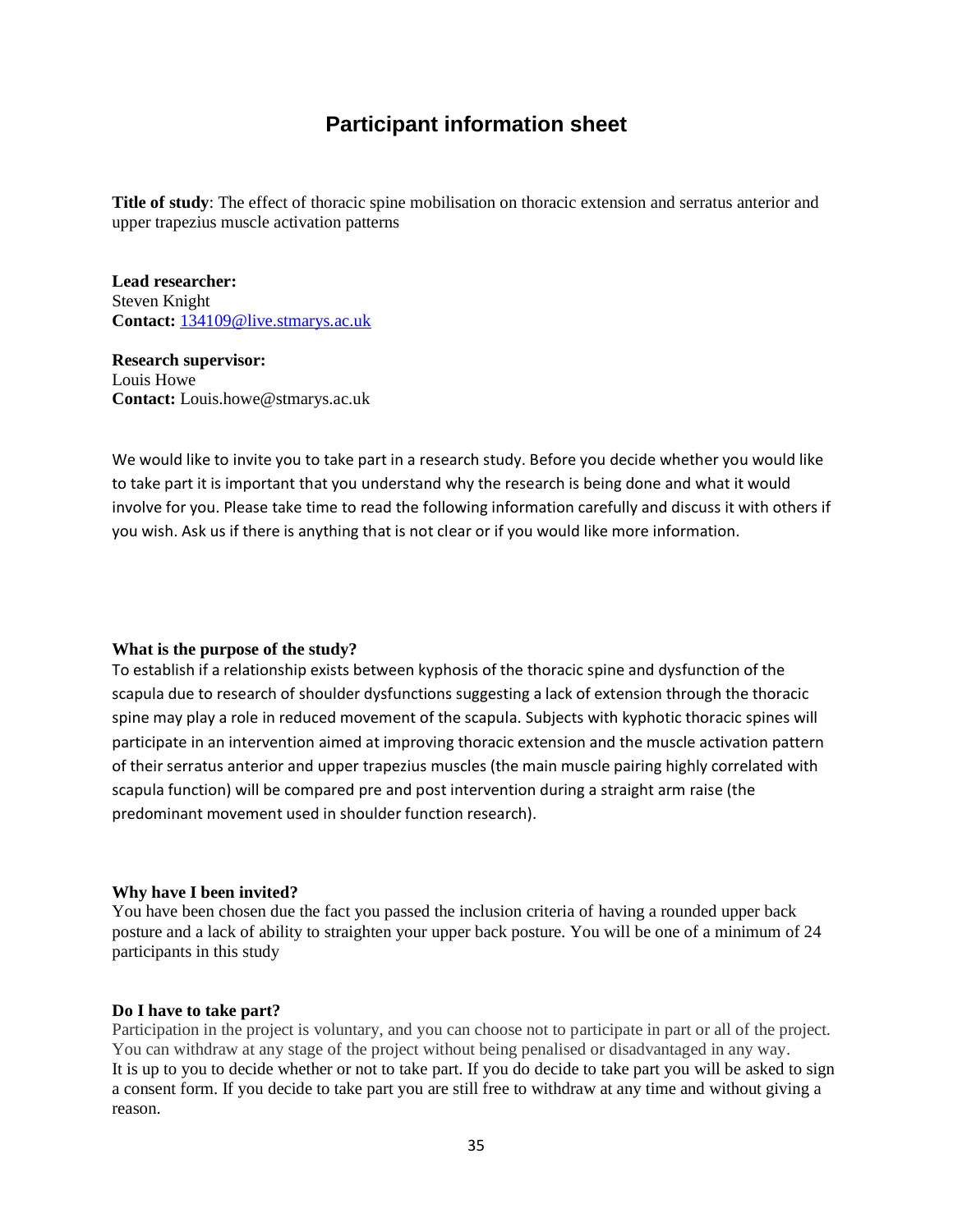#### **What will happen if I take part?**

- The study will start on  $1<sup>st</sup>$  February 2017 and finish on  $7<sup>th</sup>$  April 2017
- Participants will need to be available for one 4 week period in which to complete a 25 minute exercise routine daily. Either  $4<sup>th</sup>$  February to  $4<sup>th</sup>$  March or  $8<sup>th</sup>$  March to  $5<sup>th</sup>$  April
- Participants will also need to be available to attend a test at all 3 testing intervals;  $1<sup>st</sup>$  and  $2<sup>nd</sup>$ February,  $5<sup>th</sup>$  and  $6<sup>th</sup>$  March,  $6<sup>th</sup>$  and  $7<sup>th</sup>$  April
- You will meet with the researchers at all 3 testing sessions and also during the 4 weeks of exercise there will be 3 coach led sessions per week run at the venue
- All participants will be required to fill in health screening questionnaires and consent forms. The tests during the trial will consists of measurements of spine angle and collection of muscle activation patterns of the back and shoulder using skin surface electrodes and a electromyography machine

The testing sessions and all coach led exercise sessions will be taking place at Sports direct fitness, St Heliers Ave, Off Portland Road, Hove, East Sussex, BN3 5RE

### **What are the possible disadvantages and risks of taking part?**

The only risk from taking part in this study is of pain or injury but due to the exercises being used having no external load this risk is very minimal

#### **What are the possible benefits of taking part?**

A benefit of taking part may be an improvement in function of the spine and shoulder

#### **Will my taking part in the study be kept confidential?**

- Only me and my project supervisor will have access to all personal data and testing data
- The only data published in the final draft of the study will be testing data that will not relate to any individual on a personal level
- There will be no future use of any data collected for this project without consultation and consent from each individual
- All personal data will be stored in a locked filing cabinet and on a password encrypted computer that only I have access to

### **What will happen to results of the research study?**

The results of the study will be submitted to St Marys University in the form of my Msc dissertation and may also be published in a relevant scientific journal*.* A digital copy of my submitted dissertation and any future journal publications will be sent to each participant via email.

#### **What will happen if I don't want to carry on with the study?**

The bottom of the consent form has a withdrawal section that can be signed and given to the head researcher.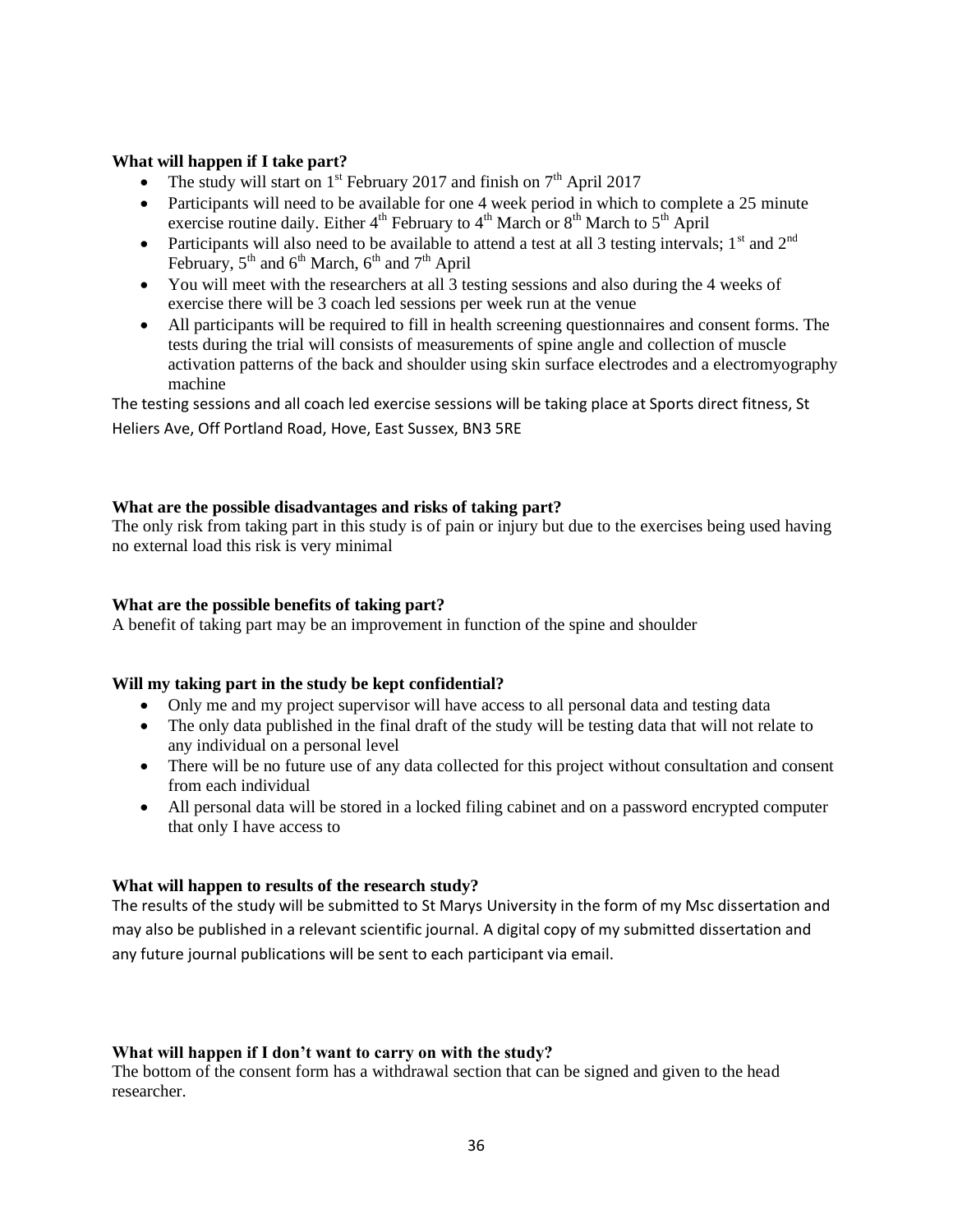#### **What if there is a problem?**

If you have any problems, concerns or questions about this study, you should contact a member of the research team. If you remain unhappy and wish to complain formally, you can do this through contact with the project supervisor

#### **Who has reviewed the study?**

This study has been approved by St Mary's University, Twickenham School of sport, health and applied sciences Research Ethics Committee

**Thank you for taking the time to read this information sheet.**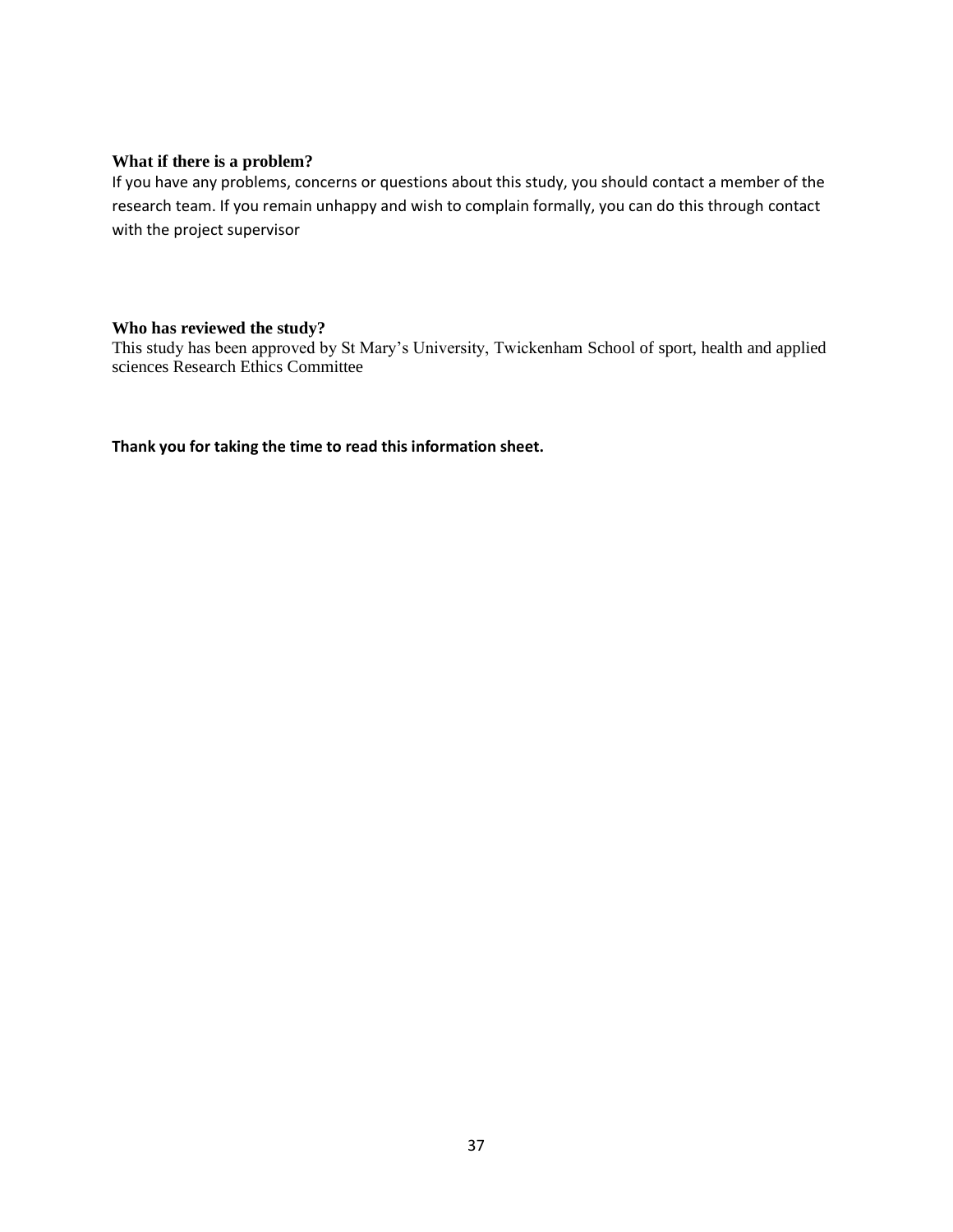# **Participant consent form**





**Name of Participant**: \_\_\_\_\_\_\_\_\_\_\_\_\_\_\_\_\_\_\_\_\_\_\_\_\_\_\_\_\_\_\_\_\_\_\_\_\_\_\_\_\_

**Title of the project**: The effect of thoracic spine mobilisation on thoracic extension and serratus anterior and upper trapezius muscle activation patterns

**Main investigator:** Steven Knight

**Contact details**: [134109@live.stmarys.ac.uk](mailto:134109@live.stmarys.ac.uk)

- 1. I agree to take part in the above research. I have read the Participant Information Sheet which is attached to this form. I understand what my role will be in this research, and all my questions have been answered to my satisfaction.
- 2. I understand that I am free to withdraw from the research at any time, for any reason and without prejudice.
- 3. I have been informed that the confidentiality of the information I provide will be safeguarded.
- 4. I am free to ask any questions at any time before and during the study.
- 5. I have been provided with a copy of this form and the Participant Information Sheet.

Data Protection: I agree to the University processing personal data which I have supplied. I agree to the processing of such data for any purposes connected with the Research Project as outlined to me.